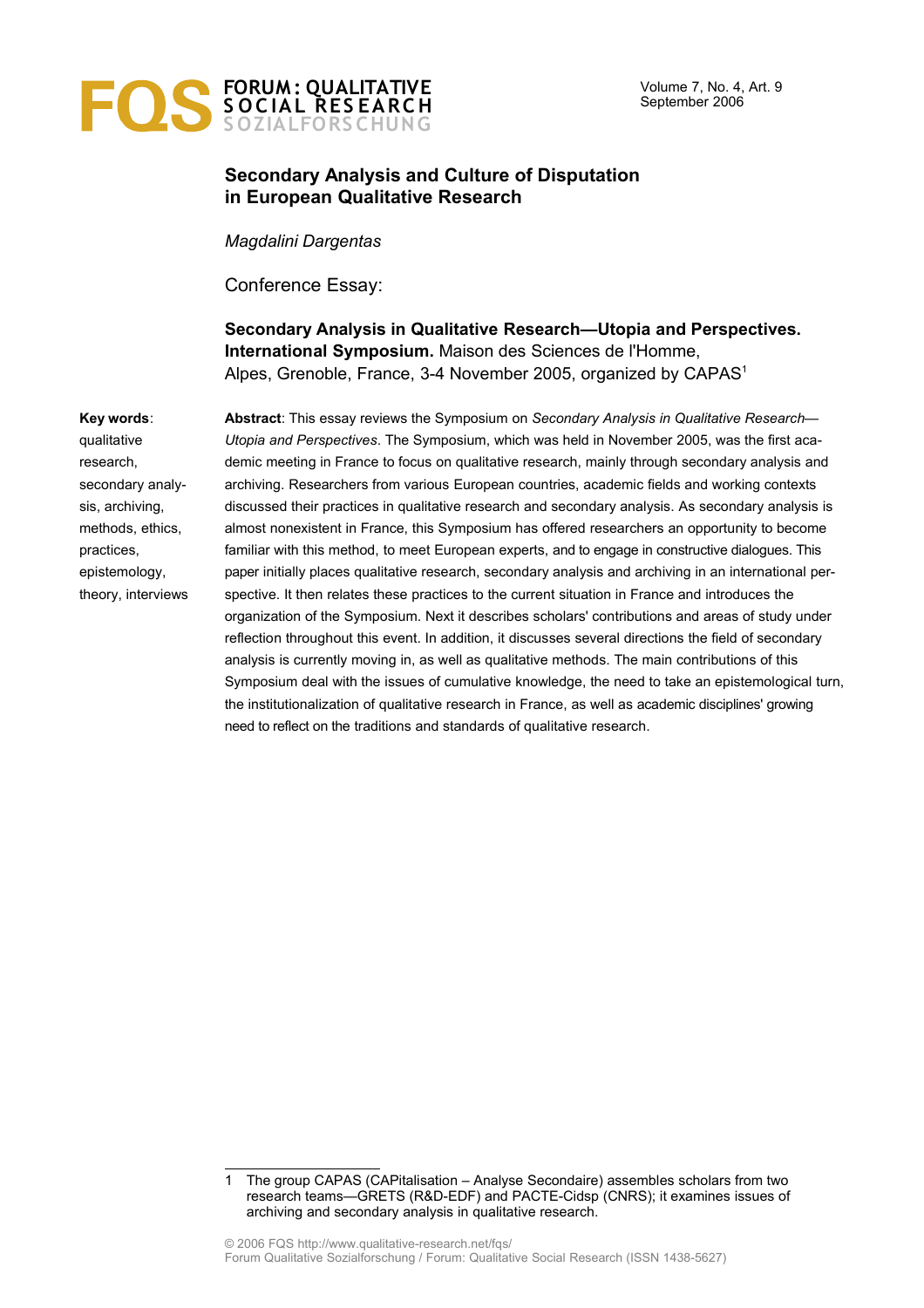#### **Table of Contents**

- [1.](#page-1-0) Qualitative Methods and Secondary Analysis in International Research
- [2.](#page-4-0) The State of Qualitative Research and Secondary Analysis in France—The Recent Interest in Secondary Analysis and the Organization of the Symposium
- [3.](#page-6-2) Contents and Overview of the Symposium Secondary Analysis in Qualitative Research—Utopia and Perspectives
	- [3.1](#page-6-1) Keynote address: Louise CORTI: Qualidata in the UK
	- [3.2](#page-6-0) First session: Qualitative research
	- [3.3](#page-7-0) Second session: Practices around secondary analysis and archiving
	- [3.4](#page-9-1) Third session: Ethical and legal issues
	- [3.5](#page-9-0) Fourth session: Methods and tools assisting secondary analysis
	- [3.6](#page-10-2) The roundtable discussion closing the Symposium
- [4.](#page-10-1) Discussion of Topics Raised at the Symposium: A Field Undergoing Evolution
	- [4.1](#page-10-0) Re-analysis vs. secondary analysis
	- [4.2](#page-11-1) Theoretical gains
	- [4.3](#page-11-0) Methodological and epistemological issues
	- **[4.4](#page-12-0) Deontological and legal issues**
	- [4.5](#page-13-2) Infrastructure, archiving, researchers
- [5.](#page-13-1) Concluding Remarks and Future Directions
	- [5.1](#page-13-0) Discussing the Symposium
	- [5.2](#page-14-0) Future issues to explore
	- [5.3](#page-15-0) The academic context in France—Future events

**[References](#page-16-0)** 

[Author](#page-18-1)

**[Citation](#page-18-0)** 

#### <span id="page-1-0"></span>**1. Qualitative Methods and Secondary Analysis in International Research[2](#page-1-1)**

In recent years, we have seen major changes in the use of qualitative methods in the social and human sciences. Interest in these methods has grown rapidly in many academic disciplines, mainly in the Anglo-Saxon research communities. We have observed the ever expanding publication of journals or academic networks<sup>[3](#page-1-2)</sup>

<span id="page-1-1"></span><sup>2</sup> A different version of this report, written in French, has also appeared in *Bulletin de Méthodologie Sociologique* (BMS): Dargentas, Brugidou, Le-Roux & Salomon (April 2006). Compte-rendu des journées internationales: l'analyse secondaire en recherche qualitative, utopie ou perspectives nouvelles? *Bulletin de Méthodologie Sociologique (BMS)*,*90*, 43-55.

<span id="page-1-2"></span><sup>3</sup> Let us observe the recent creation of some major journals related to qualitative research: *Forum Qualitative Sozialforschung / Forum: Qualitative Social Research* (1999), *Qualitative Health Research* (1991), *Qualitative Inquiry* (1995), *Qualitative Research* (2001), *Qualitative Research in Psychology* (2004), *Qualitative Social Work: Research and Practice* (2002), *The Qualitative Report* (1990). Similarly, the following professional associations and institutions have been launched: *Association pour la Recherche Qualitative (ARQ)*, 1985, Montréal, Canada; *Center for Qualitative Psychology (CPQ)*, 1999, Tübingen, Germany; *Institute for Qualitative Research,*2005, Berlin, Germany; *Qualitative Research Consultants Association (QRCA)*, 1983,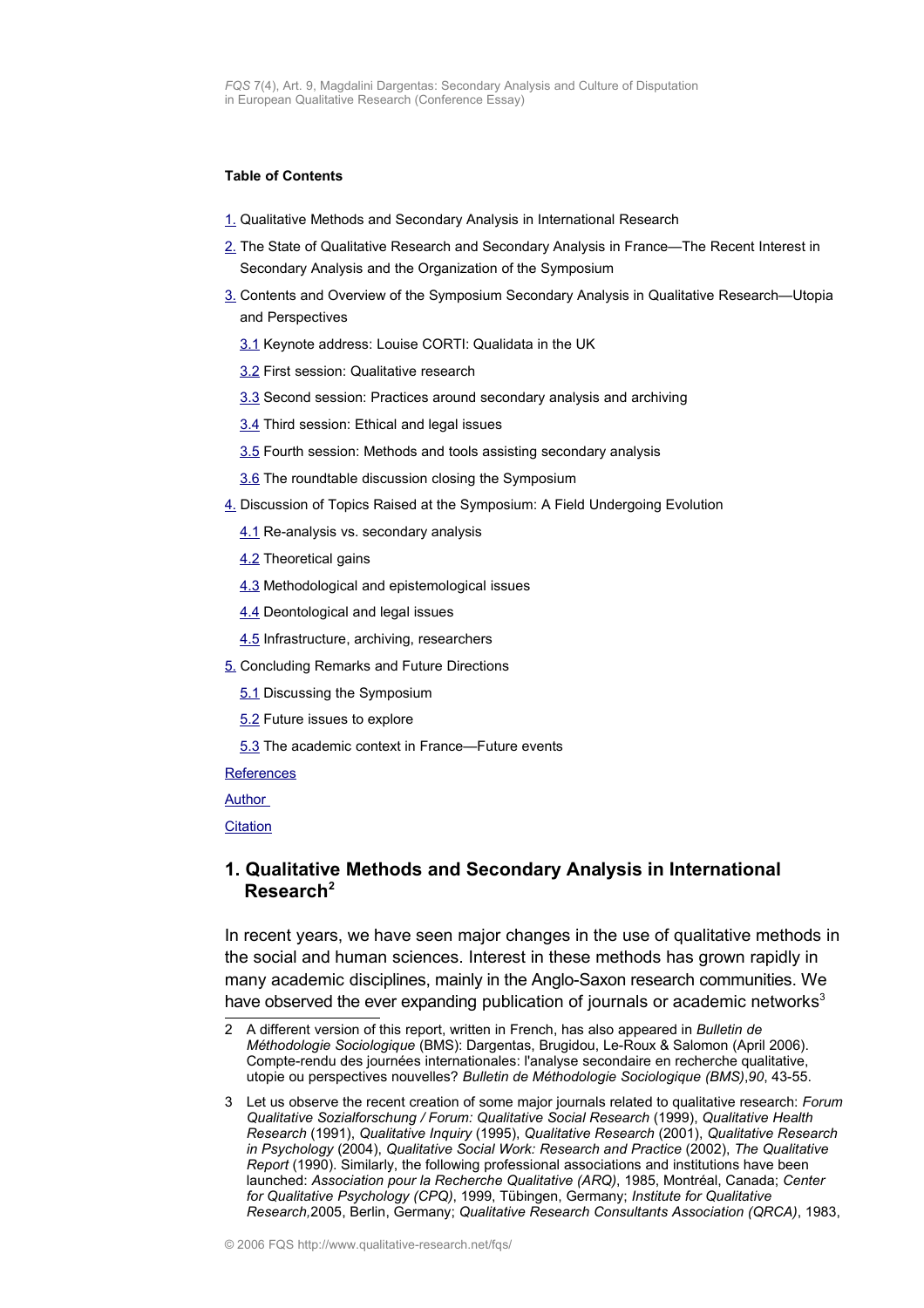that embrace qualitative research. And the number of textbooks dedicated to these methods is growing rapidly (see SEALE, GOBO, GUBRIUM & SILVERMAN, 2004). [1]

Moreover, "new" methods for dealing with qualitative data have emerged, namely archiving and secondary analysis; even though these practices have been known since the 1960s and used mainly for quantitative data (STEWART & KAMINS, 1993). It is only since the 1990s that there has been a systematic reflection on archiving and re-use of qualitative data, alongside the creation of national institutes dedicated to training, methodological assistance, or archiving of major research data sets. In Europe, the British Archival Resource Centre **[Qualidata](http://www.esds.ac.uk/qualidata/about/introduction.asp)** plays an important role in disseminating these new practices, in assisting and training researchers, as well as in coordinating European networks [\(CORTI,](http://www.qualitative-research.net/fqs-texte/3-00/3-00corti-e.htm) 2000). [2]

The field of Secondary Analysis, which appears to be closely related to Health Studies, is often associated with Grounded Theory, and with the use of software for analytical process (CAQDAS). Yet secondary analysis and archiving question traditional practices in qualitative research, such as: the relationship to interviewees, confidentiality, and the status of data and research possibilities [\(FIELDING,](http://www.qualitative-research.net/fqs-texte/3-00/3-00fielding-e.htm) 2000; HINDS, VOGEL & CLARKE-STEFFEN, 1997; MAUTHNER, PARRY & BACKETT-MILBURN, 1998). Many debates have taken place regarding these new practices in Anglo-Saxon countries in Northern Europe or Northern America. Colleagues there have organized various workshops, conferences, and symposia on secondary analysis and archiving (see Box 1). One can see here a growing number of papers and books published on those practices (see [BERGMAN &](http://www.qualitative-research.net/fqs/fqs-e/inhalt2-05-e.htm) [EBERLE,](http://www.qualitative-research.net/fqs/fqs-e/inhalt2-05-e.htm) 2004; CORTI, KLUGE, [MRUCK & OPITZ,](http://www.qualitative-research.net/fqs/fqs-e/inhalt3-00-e.htm) 2000; [CORTI, WITZEL &](http://www.qualitative-research.net/fqs/fqs-e/inhalt1-05-e.htm) [BISHOP,](http://www.qualitative-research.net/fqs/fqs-e/inhalt1-05-e.htm) 2005; CORTI & THOMPSON, 2004; HEATON, 2004).

#### **International Events**

2004:

*Secondary Analysis of Qualitative Data.* Amsterdam, The Netherlands, 17-20 August 2004. Chaired Sessions at the Sixth International Conference on Social Science Methodology (RC33 – Research Committee on Logic and Methodology), International Sociological Association (ISA); sessions organized by ESDS Qualidata. 2003:

*Everything You Wanted to Know about Processing Qualitative Data but Were Afraid to Ask.* University of Ottawa, Canada, 27-30 May 2003. ESDS Qualidata Workshop at IASSIST (International Association for Social Science Information Service and Technology), 29th Annual Conference.

2002:

*Social Science Archive and Resource Center for Qualitative Research in Switzerland.* Neuchâtel, Switzerland, 26-27 April 2002. Invitational Workshop and Conference, organized by the Swiss Academy for Humanities and Social Sciences (Social Science

New York City, United States; *The Association for Qualitative Research (AQR)*, 1997, Melbourne, Australia; *The Association for Qualitative Research (AQR)*, early 1980s, United Kingdom.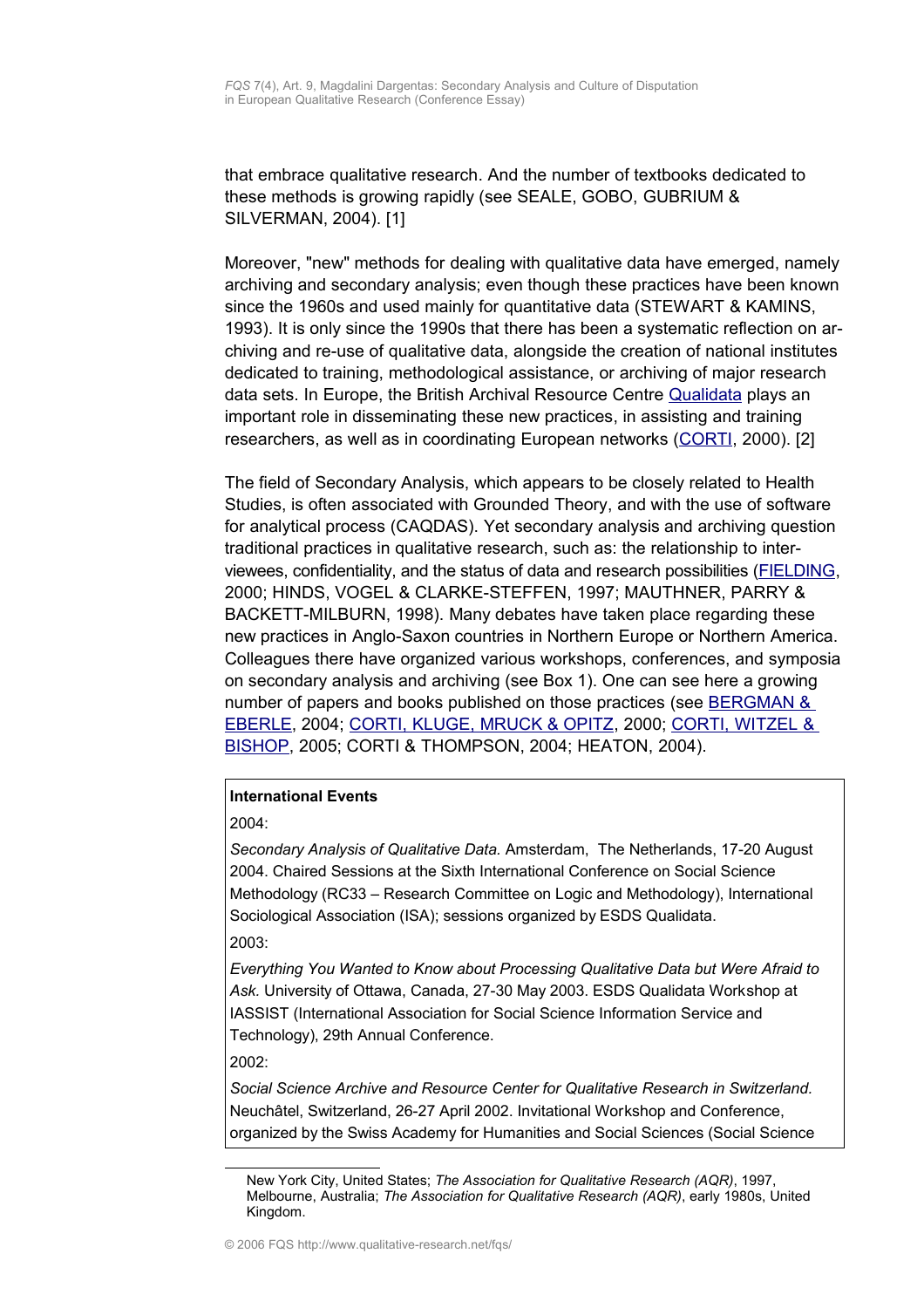Policy Council) and the Swiss Information and Data Archive Service for the Social Sciences (SIDOS).

2000:

*Secondary Analysis of Qualitative Data.* Köln, Germany, 3-6 October. Chaired Sessions at the *Fifth International Conference on Social Science Methodology* (RC33 – Research Committee on Logic and Methodology), International Sociological Association (ISA); sessions organized by ESDS Qualidata, German Social Science Infrastructure Service (GESIS), Zentralarchiv für Empirische Sozialforschung (ZA).

### **British National Workshops**

2006:

*Exploring the Potential: Examining Archived Data at Mass Observation and ESDS Qualidata.* ESDS Qualidata, University of Essex, 19 January 2006. 2005:

*Re-using Qualitative Data.* CRESC Methods Workshop, Qualitative Research Laboratory, The University of Manchester. ESRC – CRESC (Economic and Social Research Council, Centre for Research on Socio-Cultural Change), 28 September 2005. 2004:

*Secondary Analysis of Qualitative Data: Using Atlas-ti to Explore Archived Sources.* ESDS Qualidata, UK Data Archive, University of Essex, 24 June 2004.

Box 1: Selection of academic events on archiving and secondary analysis of qualitative data (International events and British national workshops) [3]

Despite the limits of qualitative secondary analysis, the development of such a practice appears to be facilitated by the current development in social and human sciences and technological achievements that allow the creation of databases. This kind of analysis is also part of other innovative research practices, such as the use of the Internet for research, creation of on-line journals, participating in interactive communities of research, and so on. Furthermore, financial issues and theoretical claims imply a re-examination of qualitative material. A special emphasis is given by researchers on the impossibility to exploit entirely issues emerging in specific material. Therefore, research can benefit by re-analyzing the same material under other theoretical and methodological angles. Secondary analysis is finally associated with growing collaborative research. However, in spite of the gains brought by this method, it remains novel. It is used by a minority of researchers and is still expected to prove its utility in research and to propose ways of dealing with problematic issues, such as the context of research, ethics, and relationships with the respondents. The factors that will supposedly enhance its future development include: the expansion of archiving centers; analysis software training; and reflection on common standards of qualitative research, as well as on theoretical, methodological and epistemological issues (BACKHOUSE, 2004; CORTI & THOMPSON, 2004; FIELDING, 2004; HEATON, [1998,](http://www.soc.surrey.ac.uk/sru/SRU22.html) 2004; PARRY & MAUTHNER, 2004; SANTACROCE, DEATRICK & LEDLIE, 2000; THORNE, 1998). [4]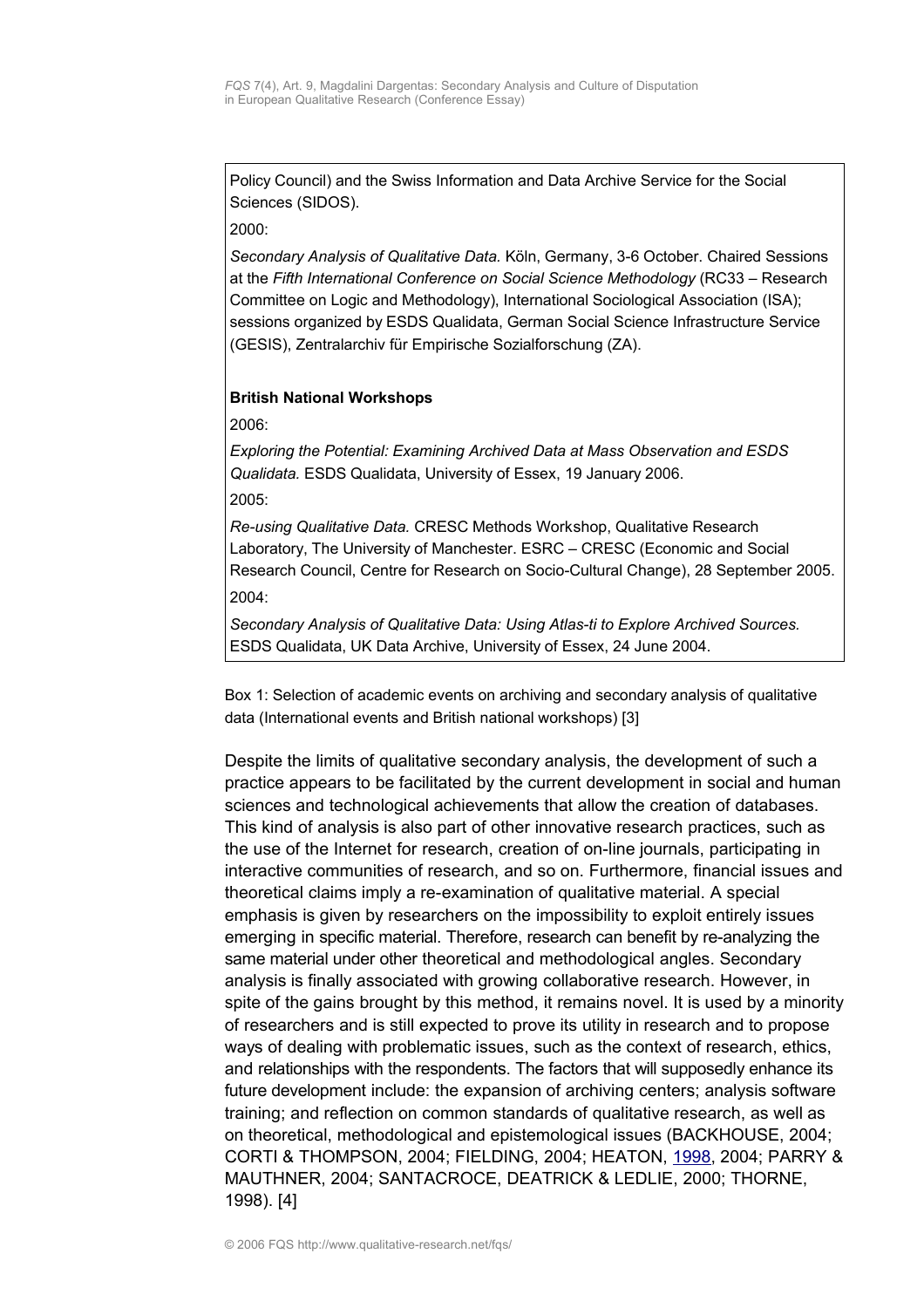# <span id="page-4-0"></span>**2. The State of Qualitative Research and Secondary Analysis in France—The Recent Interest in Secondary Analysis and the Organization of the Symposium**

The landscape of qualitative research has evolved differently in France. For instance, there are no associations directly related to qualitative research which could unite researchers using these methods. [5]

The only association we can refer to is "réseau ARCATI" (Atelier-Réseau Coopératif pour Analyses Textuelles Informatisées). This association is dedicated to the study of various types of software for the analysis of qualitative data and of their methodological and theoretical implications. It is mainly funded by scholars from sociology.<sup>[4](#page-4-1)</sup> [6]

There are also other associations linked to textual data analysis. Let us mention the following ones, editing three on-line journals. They are directly related to the field of linguistics:

- a. [Lexicometrica](http://www.cavi.univ-paris3.fr/lexicometrica/index.htm) is an on-line journal publishing studies on textual analysis using lexicometric, statistical methods originated from linguistics. The network of researchers editing this journal is organizing a bi-annual conference, namely *JADT—Journées d'Analyse Statistique des Données Textuelles* (Textual Data Statistical Analysis).
- b. [Texto!](http://http/www.revue-texto.net/) is an on-line network and journal related to textual semantics, to meaning and interpretation. It mainly concerns linguistics and hermeunetics. It is directed by François RASTIER.
- c. [CORPUS](http://revel.unice.fr/corpus/) is an on-line journal publishing studies on corpus linguistics and concerned by theoretical, methodological and epistemological issues. [7]

No major academic event has been organized up to now and there are no journals focused solely on qualitative methods. The only periodical we can propose is, *Langage & Société,* which is indirectly linked to qualitative research, as it stresses the use of language or the way it is treated in different disciplines, such as anthropology, sociology, psychology, and history. Although this element is significant for the orientation of qualitative research in France, the primary focus of this journal remains on the domain of socio-linguistics. Even though in recent years we have seen the publication of major papers and books on this topic from scholars in various disciplines, the global scientific production around qualitative methods seems limited when compared to that of the Anglo-Saxon academic circles (see BLANCHET, GHIGLIONE, MASSONAT & TROGNON, 1987; BLANCHET & GOTMAN, 1992; DEMAZIERE & DUBAR, 2004; DUCHESNE & HAEGEL, 2004; JODELET, 2003; KAUFMANN, 1996; LABORIER & BONGRAND, 2004; MUCCHIELLI, 2005; SANTIAGO-DELEFOSSE & ROUAN, 2001[5](#page-4-2) ). [8]

<span id="page-4-1"></span><sup>4</sup> For further information, see: <http://www.iresco.fr/bms031119/arcati/arcati.htm>

<span id="page-4-2"></span><sup>5</sup> This is a selection of papers and books on issues surrounding qualitative research in France.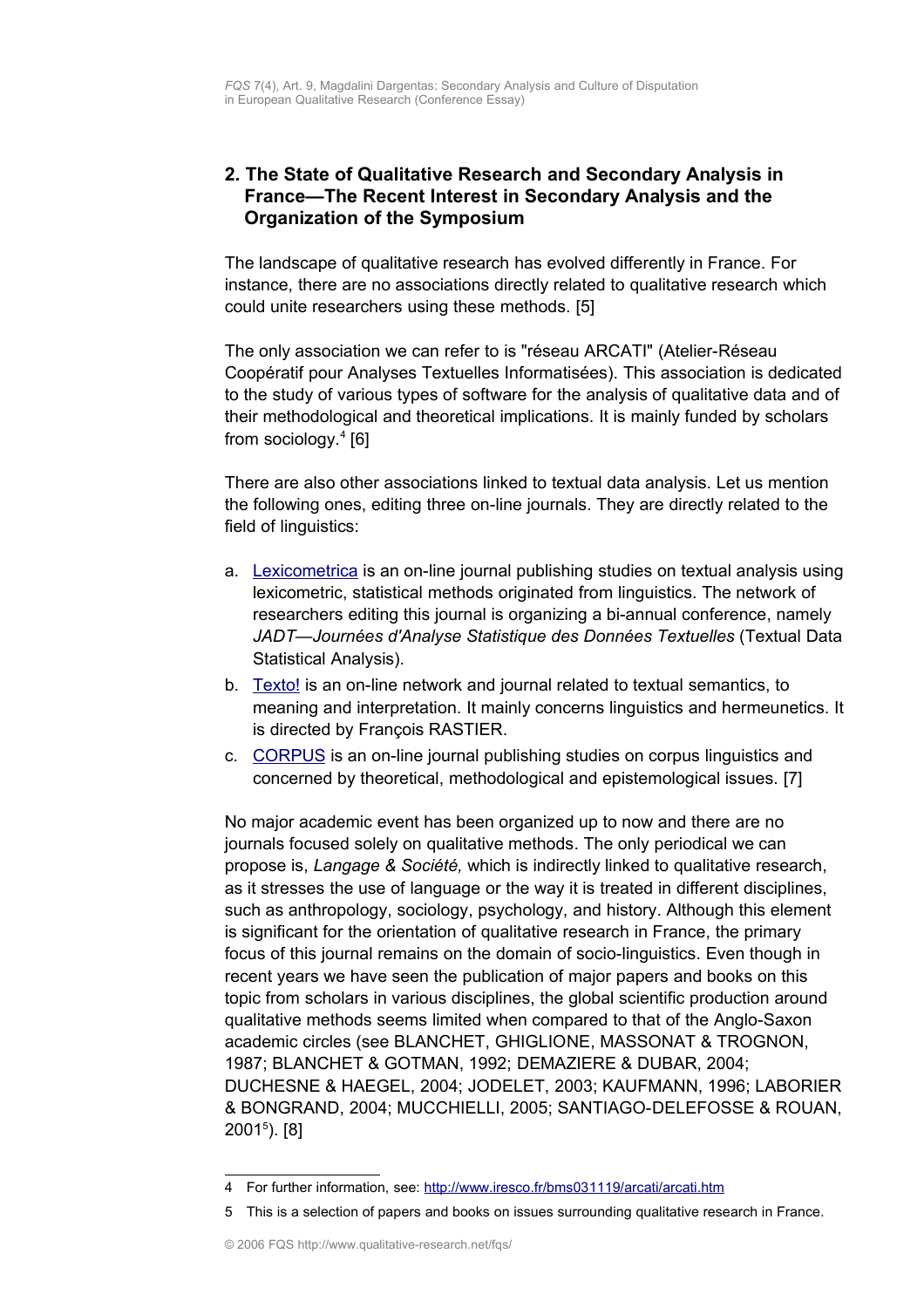Moreover, archiving and secondary analysis have only recently begun to interest scholars in France. Since 1998 GRETS $<sup>6</sup>$  $<sup>6</sup>$  $<sup>6</sup>$  is the sole social science research group</sup> that employs systematic archiving and secondary analysis in an applied area (LE-ROUX & VIDAL, [2000a,](http://www.qualitative-research.net/fqs-texte/3-00/3-00rouxvidal-e.htm) 2000b; [DARGENTAS & LE-ROUX,](http://www.qualitative-research.net/fqs-texte/1-05/05-1-40-e.htm) 2005). This research group fashioned these methods after the experience of Qualidata. Another group of researchers, those of CIDSP<sup>[7](#page-5-1)</sup>, which has been devoted to archiving quantitative data in the field of social and political sciences, is currently considering the extension of this activity to qualitative data. Both those research teams (GRETS and CIDSP) have been mutually engaged, since 2004, in a research program dedicated to new ways of dealing with qualitative data in the social and human sciences, namely archiving and secondary analysis (CAPAS). This collaboration is multidisciplinary, as members of those teams belonging to the group CAPAS come from linguistics, sociology, political science, and social psychology. The main objective of this group is to enhance scientific reflection related to qualitative methods, to develop secondary analysis in France, to enlarge the methodological and theoretical experience of GRETS, and to undertake a profound epistemological reflection on this method. [9]

The organization of a symposium was part of this research program. The Symposium *Secondary Analysis in Qualitative Research—Utopia and Perspectives* is the first academic event in France not only to examine this method but also to be connected to qualitative research. It was held in Grenoble on November  $3<sup>rd</sup>$  and  $4<sup>th</sup>$ , 2005<sup>[8](#page-5-2)</sup>. The main goal of this academic event was to exchange experiences, concerns and thoughts on secondary analysis with the larger scientific community in an interdisciplinary and international context. Thus, it seemed important to assemble scholars engaging in different practices of qualitative research, as well as having different experiences with and knowledge about secondary analysis. It was also an occasion to promote archiving and secondary analysis in France, as well as to initiate the creation of a French network which would be bonded to the existing European ones. Another aim was to present this method to young researchers. Examining qualitative material through interviews, the Symposium focused on the following issues: the state-ofthe-art in qualitative research, practices of secondary analysis, topics of analysis, ethical and legal problems related to archiving and secondary analysis, methods used in preparing or assisting with secondary analysis, and theoretical and epistemological perspectives of secondary analysis. A special emphasis was given to Anglo-Saxon practices, to the beginnings of French secondary analysis, and to the specific methodological habits of various academic fields in France. [10]

<span id="page-5-0"></span><sup>6</sup> Groupe de Recherche – Energie – Technologie – Société (GRETS) is a research group in human and social sciences in the Research & Development Division of EDF (Electricité de France).

<span id="page-5-1"></span><sup>7</sup> Centre d'Informatisation des Données Socio-Politiques (CIDSP) is a research team of the research group PACTE (Politique, Action publique, TErritoires). It is mainly affiliated with the CNRS of Grenoble.

<span id="page-5-2"></span><sup>8</sup> With the funding of the following organisms: MSH-Alpes (Maison des Sciences de l'Homme), GRETS/R&D-EDF, PACTE-Cidsp/CNRS, GIERE-Grenoble Universités (Groupe Interuniversitaire Ethique en Recherche), IEP-Grenoble (Institut d'Etudes Politiques), UPMF (Université Pierre Mendès France).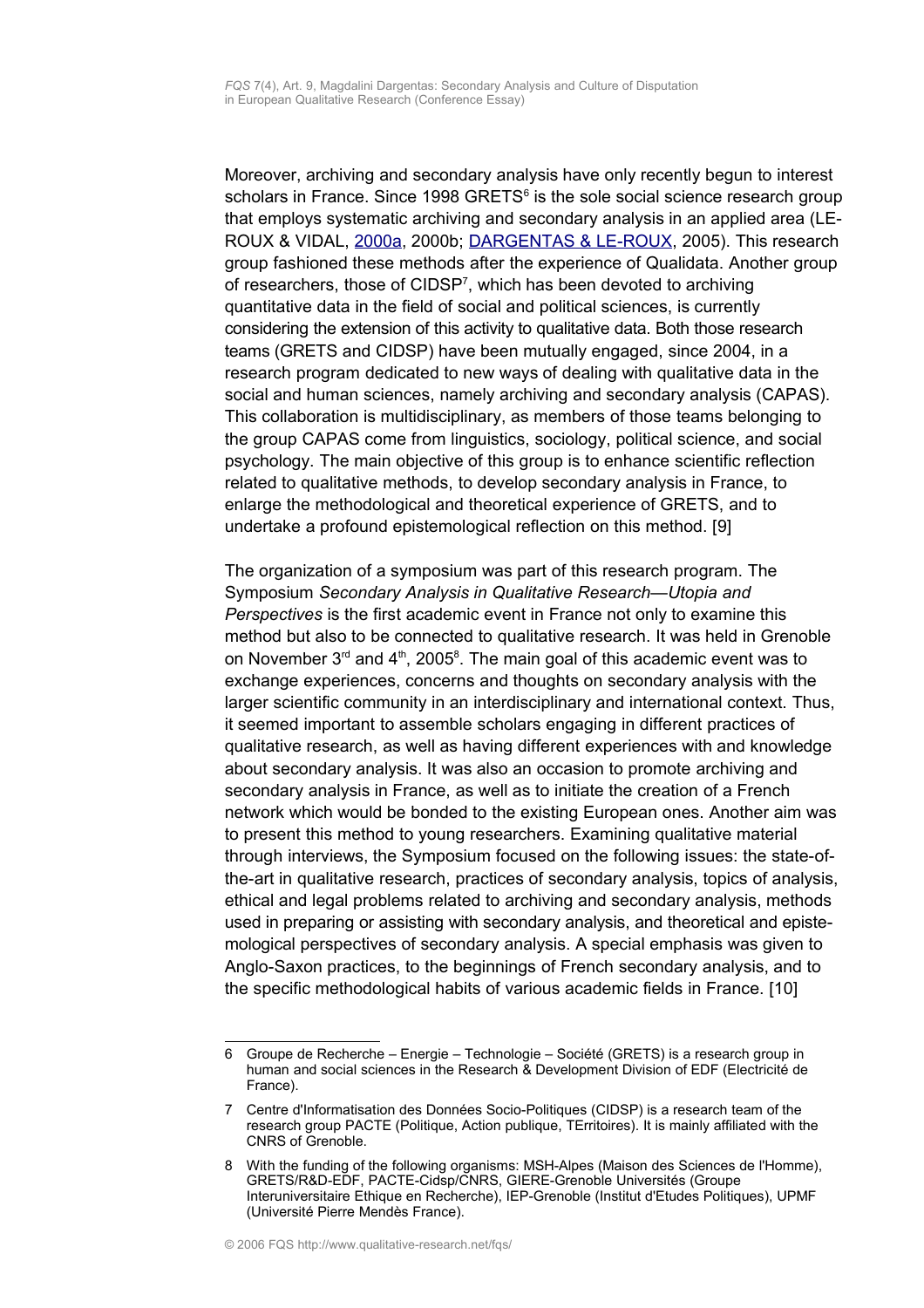This event gathered some 20 key-figures in the field of secondary analysis and qualitative research. Many these experts and scholars came from European countries other than France. On the contrary, French researchers were mainly experts on qualitative methods and had little experience on secondary analysis. They were mostly invited to reflect on the compatibility of secondary analysis with their academic background. Scholars from various disciplines—sociology, political science, social psychology, linguistics, statistics, and law—came from the United Kingdom, Finland, Germany, Switzerland, and France. In addition, there was a mix of academic and applied researchers. [11]

The audience consisted of some 80 people, including PhD candidates and researchers, who use qualitative methods within different domains of the social and human sciences. Almost all were French, while the majority of young researchers in the audience came from political science, which is not surprising given that one of the institutions organizing the Symposium, CIDSP, is within the field of political science. The languages used during the Symposium were French and English; translation was provided, facilitating exchanges between scholars. [12]

# <span id="page-6-2"></span>**3. Contents and Overview of the Symposium** *Secondary Analysis in Qualitative Research—Utopia and Perspectives*

The Symposium was held over a period of two days and consisted of one keynote conference and three paper sessions dedicated to: qualitative research, secondary analysis and archiving, ethics and legal issues, and tools of secondary analysis. A roundtable discussion brought the Symposium to a close. Even though each session had a specific topic, they were not exclusive, and it was common to have papers dealing with more than one topic at a time. Hereafter is a more extended description of the issues and contributions brought forth during these two days. The description of papers is made in chronological order. [13]

## <span id="page-6-1"></span>**3.1 Keynote address: Louise CORTI: Qualidata in the UK**

The first day opened with keynote speaker, Louise CORTI, Manager of a major institution for the development of archiving and secondary analysis of qualitative data, that of UK Data Archive (Qualidata, University of Essex). Her address was entitled *Approaching Utopia: the maturing of qualitative data archiving services and secondary analysis in the UK.* In her paper CORTI gave an overview of the development and work of Qualidata Resource Centre since 1994. She stressed the role of archiving that is relevant to the enhancement of qualitative data, making possible their further exploitation or avoiding their physical loss. She also dealt with the importance of accompanying researchers and the role of Qualidata for promoting secondary analysis and archiving in Europe (see also [CORTI,](http://www.qualitative-research.net/fqs-texte/3-00/3-00corti-e.htm) 2000). [14]

## <span id="page-6-0"></span>**3.2 First session: Qualitative research**

This session centered on the state-of-the-art of qualitative research, focusing on the resurgence of qualitative research and on research practices. Scholars from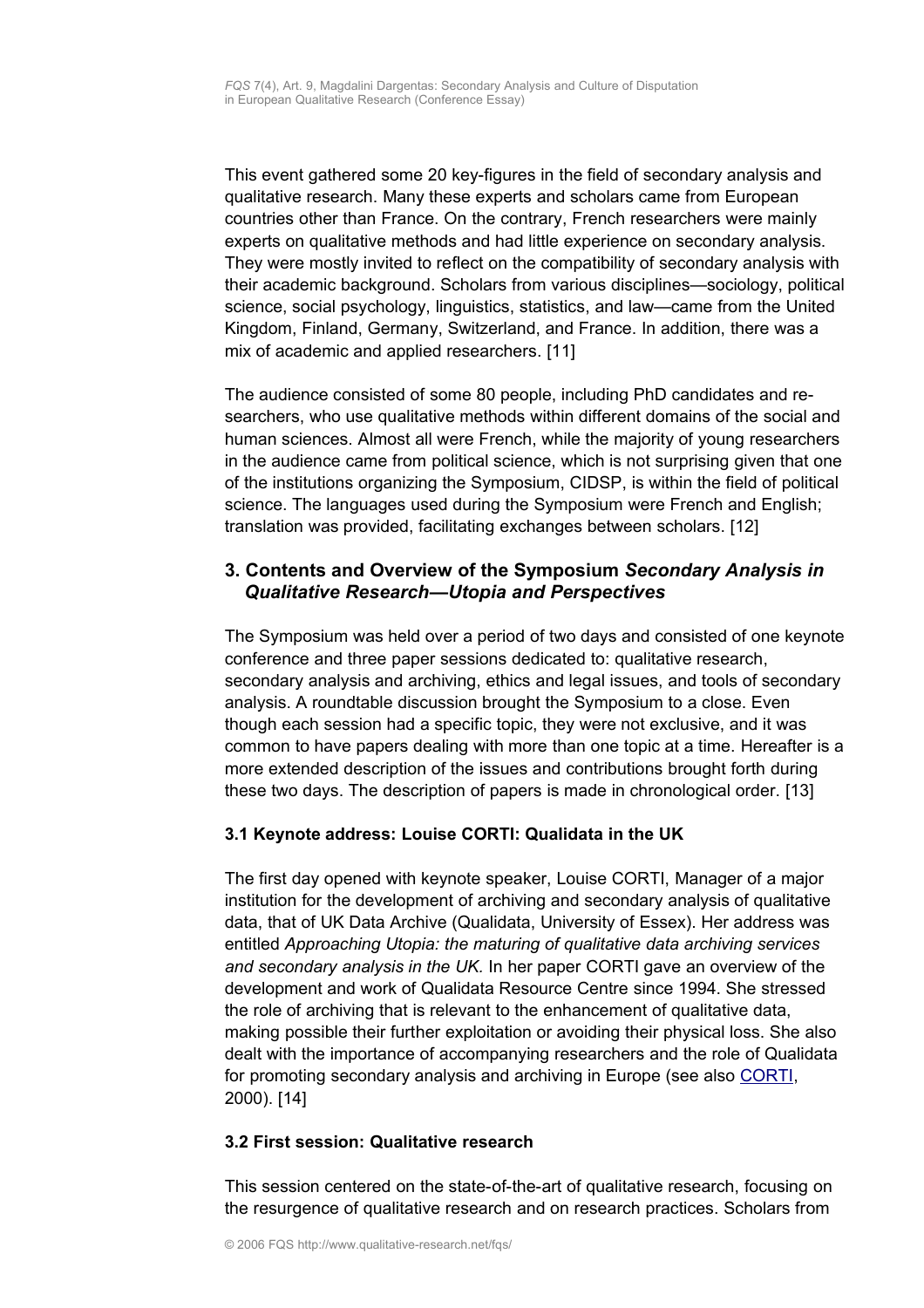various backgrounds were invited to discuss specifics of the use of qualitative methods in their work and in their academic fields. [15]

This session commenced with a noteworthy paper from Nigel FIELDING (University of Surrey). He described the evolution of the status of qualitative methods, developed a detailed history of their use and underlined their current institutionalization. This overview gave him the opportunity to approach issues such as: the debate between qualitative and quantitative methods, the qualitative turn and resurgence of qualitative methods, new developments in software, and attempts to define research standards. [16]

Other scholars presenting papers in this session came from the French academic context. Pascale LABORIER (Centre Marc Bloch<sup>[9](#page-7-1)</sup>, Berlin) and Philippe BONGRAND (CURAPP<sup>[10](#page-7-2)</sup>, Université d'Amiens) paid particular attention to the field of public policy analysis. They described the increased use of interviews in doctoral dissertations in their discipline and emphasized the misuses of those methods, such as when interviews are used in a non-systematic way, without means of systematizing, such as recording, and are often analysed only on an informative level, ignoring other phenomena. Sophie DUCHESNE (CEVIPOF<sup>[11](#page-7-3)</sup>, CNRS) represented the field of political science. She described the status of qualitative material in a major French institution in political science, CEVIPOF. The extensive and rich work of key researchers in this field, such as Guy MICHELAT and Michel SIMON, is available but abandoned in archives and unexploited. DUCHESNE also discussed secondary analysis, describing the evolution of her own attitude towards this method, and giving emphasis to the relationship between researchers and interviewees. From sociology Dietmar LOCH (Université Pierre Mendès France, Grenoble) presented specifics about the use of qualitative methods in the study of immigrants and used his own research on this topic to describe the role of qualitative methods in understanding actors' views. He focused on the importance of context in the process of data collection and analysis. In LOCH's opinion, the importance of context in primary research limits the validity of secondary analysis regarding the understanding of actors' views. [17]

### <span id="page-7-0"></span>**3.3 Second session: Practices around secondary analysis and archiving**

The first day closed with another session on secondary analysis and archiving which focused on the variation of practices in European and French research. The first presentation of this session was given by Libby BISHOP (UK Data Archive, University of Essex). In her paper, BISHOP presented a secondary analysis on convenience foods. She questioned the dichotomy of primary and secondary analysis. Other topics addressed were relevant to the process of analysis and the relationship of the researcher to the interviewee as well as to

<span id="page-7-1"></span><sup>9</sup> Centre Marc Bloch = Centre franco-allemand de recherches en sciences sociales, Berlin.

<span id="page-7-2"></span><sup>10</sup> CURAPP = Centre Universitaire de Recherches Administratives et Politiques de Picardie (Université de Picardie & CNRS).

<span id="page-7-3"></span><sup>11</sup> CEVIPOF = Centre d'Etudes de la Vie Politique Française (Sciences Po-CNRS, Paris).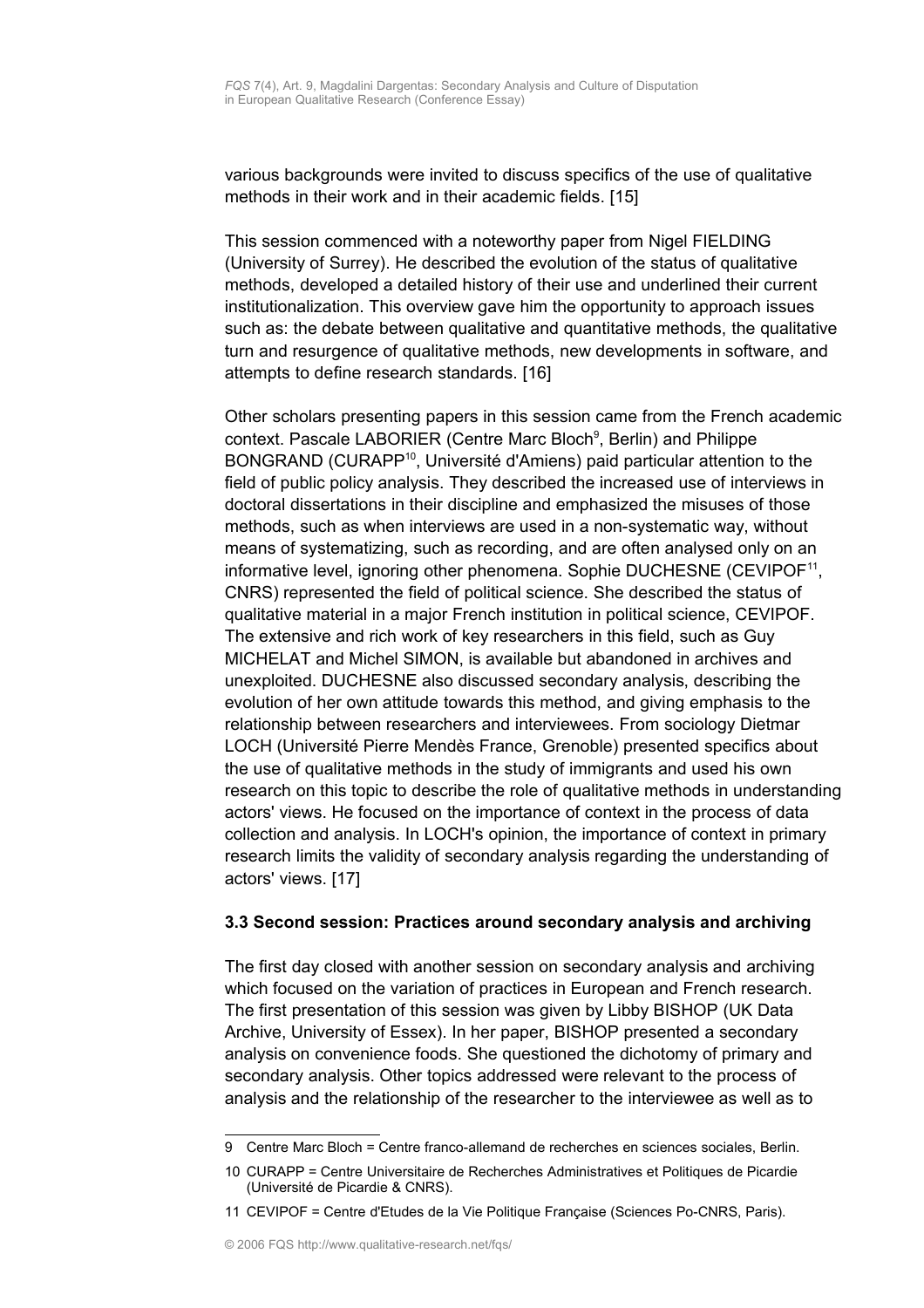data. BISHOP emphasized the process of research and issues common in any qualitative inquiry, such as relationships with respondents, co-construction of data, the issue of consent, and the research context. [18]

The following two presentations were given by German scholars and were concerned with the state of secondary analysis and archiving of qualitative data in their country. Irena MEDJEDOVIĆ (Archiv für Lebenslaufforschung, Graduate School of Social Sciences, Bremen) presented results of a nation-wide feasibility study regarding researchers' experiences, demands, objections and fears about archiving and secondary analysis. In spite of the different issues impeding the development of those methods (such as confidentiality, fear of criticism, data fit, context, etc), it seems that German scholars argue for a "culture of disputation" through qualitative secondary analysis and view this method as challenging their own interpretation. Andreas WITZEL (Archiv für Lebenslaufforschung, Graduate School of Social Sciences, Bremen) and Reiner MAUER (Zentral Archiv für Empirische Sozialforschung, Köln) described the qualitative archiving situation in Germany and drew out conditions for the future creation of a nation-wide archive. In Germany, while qualitative archiving is already undertaken by the Life Course Archive (Archiv für Lebenslaufforschung), the national archive for empirical social research (Zentral Archiv) limits archiving to quantitative data. The feasibility study revealed that researchers would support such a creation of qualitative archiving and that they would be interested in re-using data. For the two authors the national service for qualitative data should follow the model of the British Qualidata, mainly as intermediary for decentralized archives, providing consulting and training (see also, [MEDJEDOVIĆ & WITZEL,](http://www.qualitative-research.net/fqs-texte/1-05/05-1-46-e.htm) 2005; [OPITZ & MAUER,](http://www.qualitative-research.net/fqs-texte/1-05/05-1-43-e.htm) 2005). [19]

The following two papers related experiences doing secondary analysis in France. Magda DARGENTAS (PACTE/R&D-EDF) and Dominique LE-ROUX (R&D-EDF) described the unique French experience with archiving and secondary analysis in the social sciences research group of EDF. They focused on the characteristics of the secondary analyses undertaken (e.g., large numbers of interviews reanalyzed from numerous primary studies, applied perspective of analysis, cooperation between researchers, reflexivity, use of various types of software for analysis: French programs such as Alceste, Tropes, vs. Anglo-Saxon CAQDAS such as Atlas.ti). Dominique BEYNIER (Université de Caen, Centre Maurice Halbwachs) presented two examples of secondary analysis on the topics of breast-feeding (2004) and profession definitions for social workers (2005). This scholar is among the very few academics in France to re-analyze data. Working in the field of Sociology of Health, he has, for a long time, archived extensively and re-analyzed his students' data. Acknowledging re-analysis as "secondary analysis", translates for BEYNIER the need of researchers to question the implications and the process of data re-analysis methods. He has also used mixing methods (qualitative and quantitative) in data analysis; in his paper, he defended the complementarity between those approaches. BEYNIER also emphasized the impossibility of doing exhaustive analysis of empirical material in the first analysis. [20]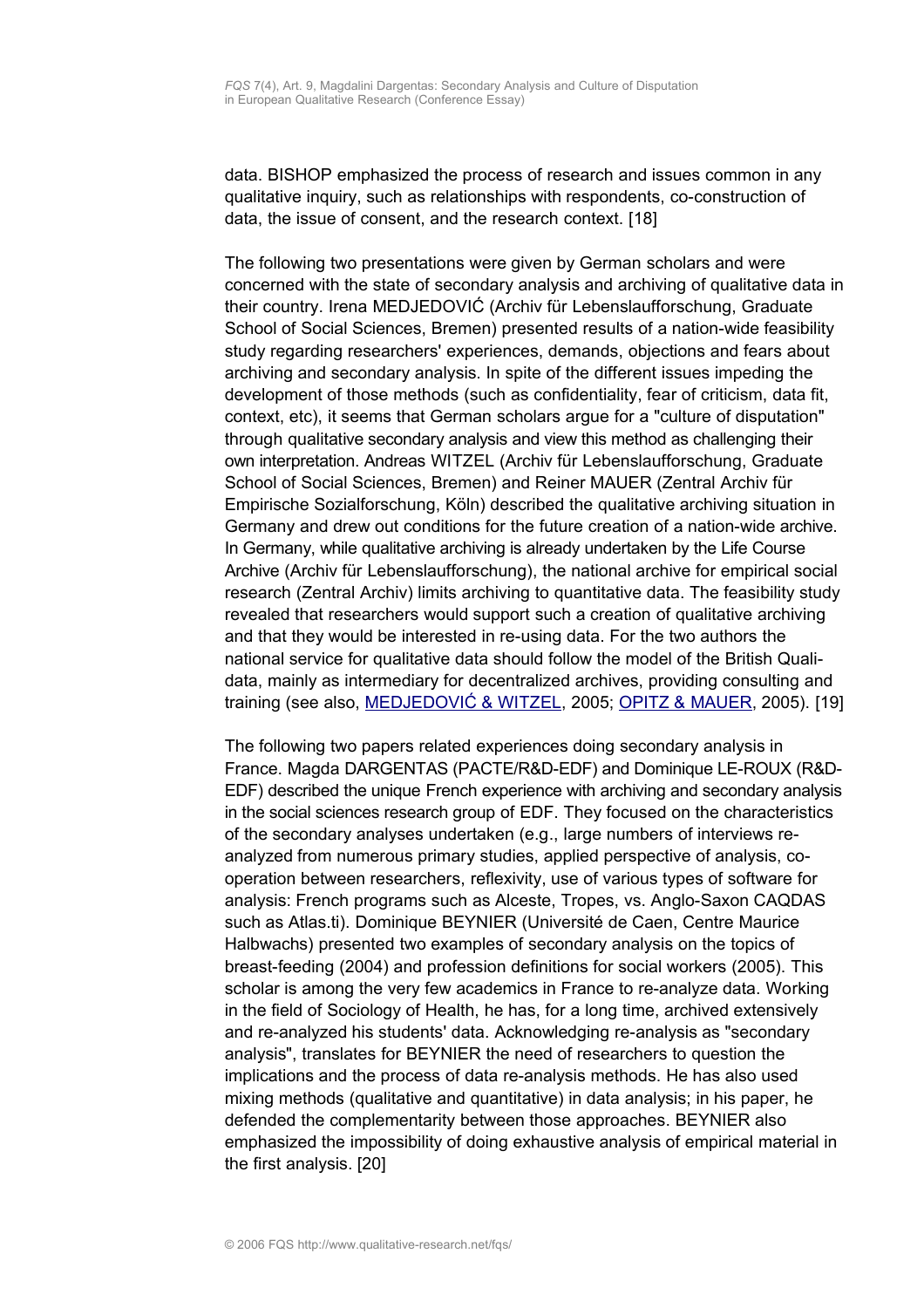### <span id="page-9-1"></span>**3.4 Third session: Ethical and legal issues**

The second day of the Symposium opened with a session on ethics and legal issues. Arja KUULA (Finnish Social Science Data Archive) considered the relationship of the researcher to the interviewee, data property, and researchers' fears of harming interviewees by misusing data. She shared the conclusions of a study that indicated most people who had participated in studies would allow their interviews to be re-used. KUULA underlined the need to re-define the relationship between researcher and interviewee only in relation to the research objectives. She emphasized the importance of respondents' anonymization during publication rather than data analysis and stressed the need to obtain respondents' consent before processing or publicizing their data. [21]

Anne-Marie BENOIT (CIDSP-PACTE) questioned the current French juridical status of interview archiving and re-analysis. She addressed questions regarding the solutions to protect participants, while optimizing use of data-sets. She stated on the necessity of obtaining participants' consent. This led her to approach the appropriation of data by the researcher, emphasizing the notion that the author is the interviewee and not the researcher. She also proposed the elaboration of a practice guide, including qualitative research standards, by scholars in collaboration with the national body controlling databases (CNIL, Commission Nationale de l'Informatique et des Libertés). [22]

### <span id="page-9-0"></span>**3.5 Fourth session: Methods and tools assisting secondary analysis**

Another session on methods and assisting tools to secondary analysis took place. Jacques JENNY (Iresco, co-founder of ARCATI) questioned the production of discourse and the process of analysis, inspired by sociolinguistics and pragmatics. He defined discourse as a co-enunciated system in relation to representations, values, social and discursive practices, and emphasized the temporal dimension of discourse. In addition, he questioned methods of analysis as to their theoretical and methodological principles and criticized lexicometric methods of analysis. [23]

Nigel FIELDING began his paper by reminding us of typologies of the ways of doing secondary analysis. He approached qualitative research specificities (such as reflexivity, data richness, diverse factors influencing phenomena under study, etc) and examined the contribution of CAQDAS in coding while stressing the importance for researchers to be aware of their analytical perspectives. He underlined the importance of knowledge accumulation and the need for the social sciences to undertake an epistemological turn, thus facilitating new ways of scientific labor (sharing data, cyber-research, re-analyzing, meta-analysis, etc). [24]

Sylvaine NUGIER (R&D-EDF) presented a current project on software development in the social sciences research group of EDF. This software aims at structuring archived data and meta-data coming from diverse databases and preparing them for further analyses. In this development, heterogeneous databases from the R&D department in EDF were used, including interviews,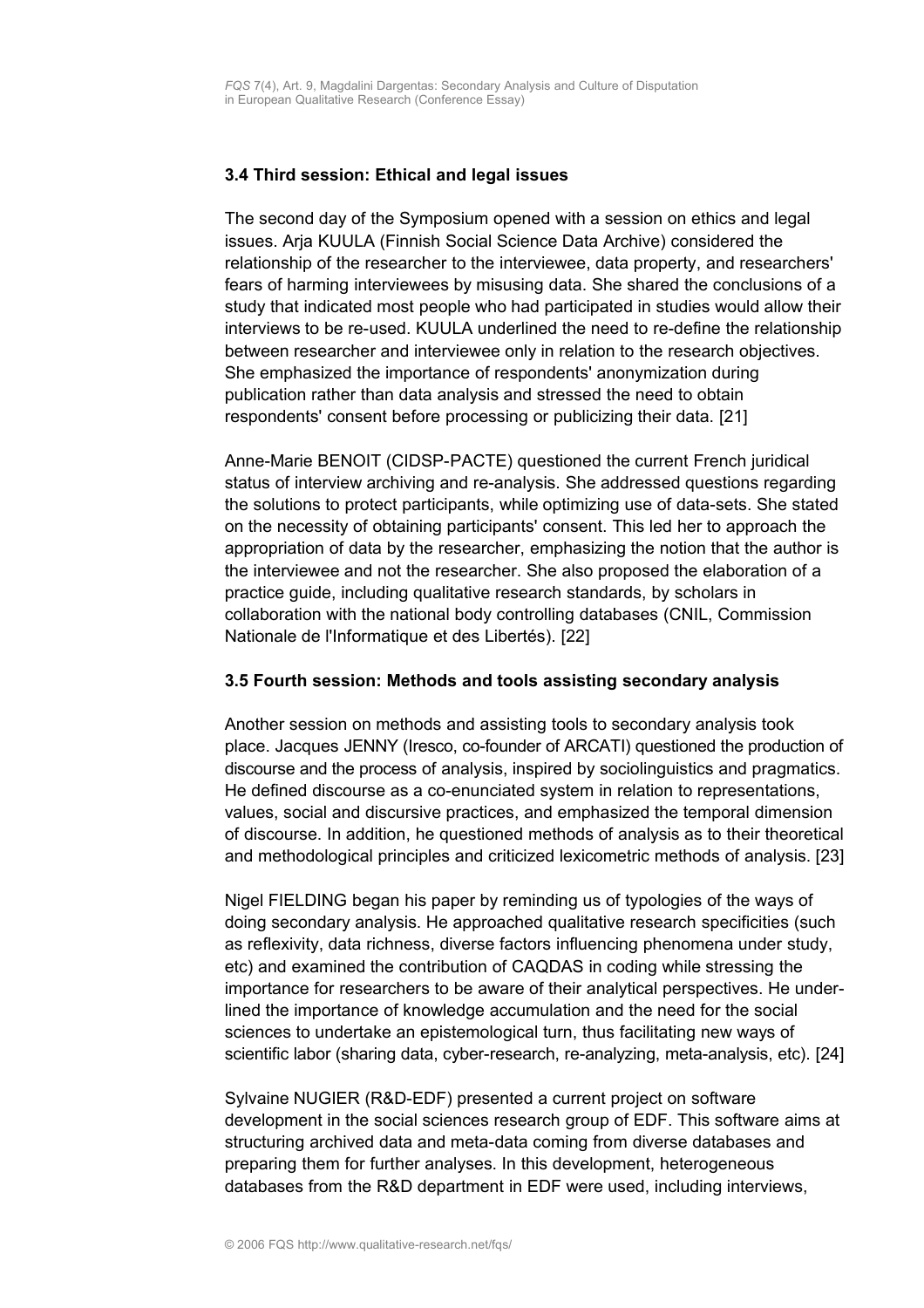questionnaires, web forums, web pages. She also discussed the contribution of RDF formats in this kind of software. [25]

### <span id="page-10-2"></span>**3.6 The roundtable discussion closing the Symposium**

The Symposium closed with a roundtable. Although this was entitled "Reanalysing interviews: Epistemological issues", there was a variety of issues discussed outside this frame. Louise CORTI and Libby BISHOP focused on the need to develop archiving as a condition to the use of qualitative secondary analysis. Dominique JOYE (SIDOS) spoke about transparency in qualitative research, the usefulness of secondary analysis in longitudinal topics such as social change and difficulties linked to archiving. He also underlined the false opposition between quantitative and qualitative methods. Béatrice MADIOT (Université de Picardie, Jules Verne) discussed the pertinence of qualitative secondary analysis for social psychology, a field that mostly values experimental and quantitative research. She quoted existing studies of re-analysis in France (e.g. JODELET, 1982). She underlined the need for social psychology to study the effects of social thought on process in order to vary its angles of analysis. Mathieu BRUGIDOU, Magda DARGENTAS (PACTE/R&D-EDF) and Céline BELOT (PACTE) provided an overview of topics and introduced a process of reflection on the appropriation by Anglo-Saxon researchers of this method, as well as on prospects and specificities of secondary analysis in French academic research. A discussion among scholars as well as with the audience followed. Non-French researchers were made aware of the absence of a French qualitative resource center, and reflected on the reasons for this absence. Two research reports examining the feasibility of such a center were mentioned (DUBAR & REINERT, 2001; CRIBIER & FELLER, 2003). The establishment of a practice guide was also evoked. [26]

# <span id="page-10-1"></span>**4. Discussion of Topics Raised at the Symposium: A Field Undergoing Evolution**

In order to get a clearer idea about content after classifying topics raised during the Symposium, it seems that secondary analysis was viewed from the following perspectives: its emergence; theoretical gains, methodological issues and epistemological stand, deontological concerns, infrastructure and reception by researchers. [27]

### <span id="page-10-0"></span>**4.1 Re-analysis vs. secondary analysis**

The first point to notice is that re-analysis has been practized for a long time by certain researchers, including those in France. However, it seems now necessary to also reflect on the possibilities and problems of secondary analysis, as well as to extend its use, making possible data-sharing through archiving institutions. Recent developments of this method are associated with: technological progress providing great amounts of data and favoring innovative research practices (such as cyber-research); increased applied or collective research schemes urging data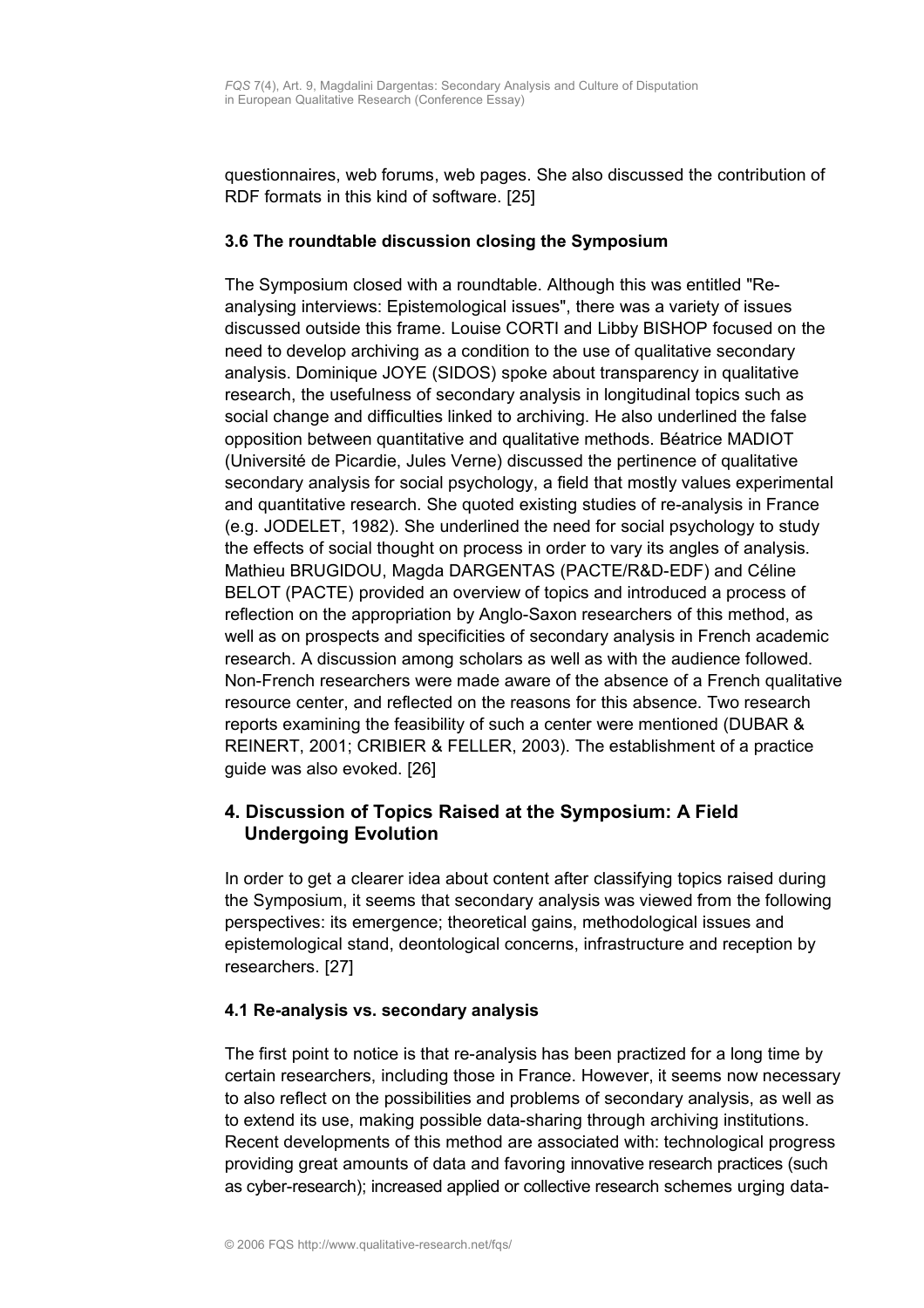sharing; a thought trend which values data and stresses the importance of cumulative knowledge. [28]

### <span id="page-11-1"></span>**4.2 Theoretical gains**

Another topic that emerged at the Symposium relates to the theoretical gains of secondary analysis; many speakers gave emphasis to the benefits of this method regarding the study of social change, longitudinal research, the analysis of social thought on process, the return of historicity and context in dealing with social phenomena and the subsequent gain for some disciplines. [29]

### <span id="page-11-0"></span>**4.3 Methodological and epistemological issues**

A third trend appearing in numerous papers was related to methodology and epistemology. This was the issue that arose most frequently during the Symposium and it generated a wide array of ideas. [30]

Secondary analysis emerged as a way to enhance quality in qualitative research regarding issues such as: confronting biases linked to the relation between researcher and respondent, and to the analysis of data; circulation of methods (for example, getting acquainted with various types of software, such as ones used in France—automating the analysis process—inspired from sociolinguistics, or the Anglo-Saxon (CAQDAS); standardizing ways to collect data, to report on the research process, to transcribe data and to report the context of research. These issues address the ideal of transparency in qualitative research. Also, there is emphasis on the rejection of a dichotomy between primary and secondary analysis and on common processes of analysis in any qualitative research. Researchers are not the sole holders of collected data; rather, they are supposed to make an account of their data to the community of researchers in such a way that every researcher would be able to analyze the same data, perhaps uncovering biases which may have escaped the attention of the primary researcher. [31]

I suspect these ideas reflect a specific epistemological stand common with quantitative research. In these papers, this ideal of transparency was frequently associated at the benefits for research, as the way to deal with social phenomena on a methodological and epistemological level. This, in my opinion, diverges from the first group of ideas because, rather than enhancing quality in qualitative methods, it stresses the co-construction of objects, the complementarity of analyses. This stand assumes that the appreciation of the richness of data is never gained through first analysis. In order to exploit all issues included in a data-set, further analyses by the same or various researchers are required. This methodological, theoretical and epistemological attitude has an effect on research practices, as it embraces collaborative research, sharing of data, and interdisciplinarity. It also requires awareness by researchers of their choices in the research-process, or of analytical perspectives as for the types of software used. Researchers are supposed to question their ways of treating and constructing an object, thus adopting reflexivity. This range of issues emphasizes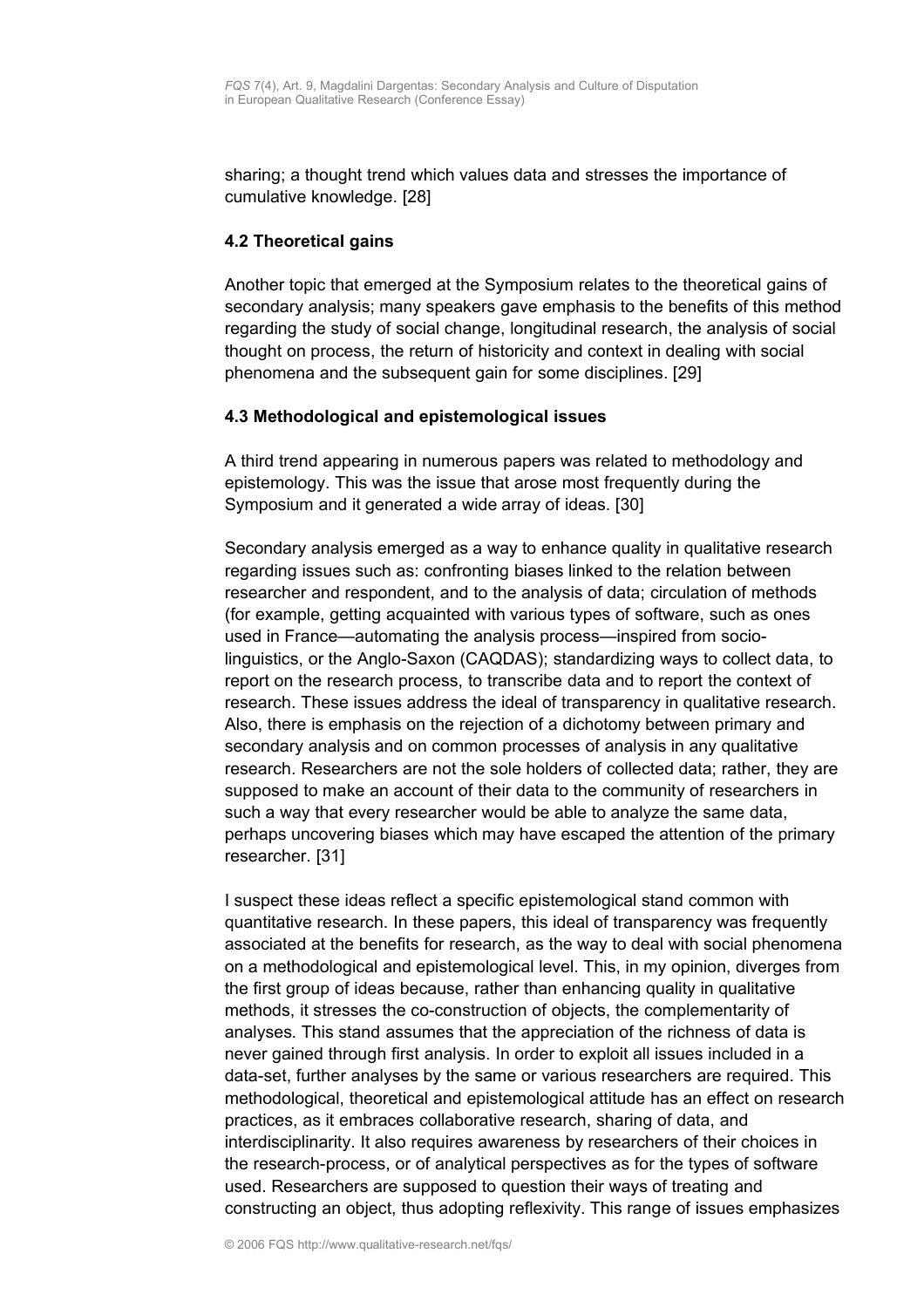the ideal of a "culture of disputation" or a "challenge to interpretation". It should be noted that this school of thought leads to insisting on researchers' practices and on reflexivity, which passes beyond qualitative research and joins quantitative or experimental currents (see for a review, BALEZ, submitted). [32]

A final topic linked to methodology is related to the re-opening of an old debate in social and human sciences, that of the opposition between qualitative and quantitative methods. The increased use of qualitative research and the need to standardize it, questions the traditional frontiers between methods. Many researchers at the Symposium defended their complementarity. Finally, the use of both during the analysis of qualitative material was mentioned as practice, which is significant regarding the evolution of ways to deal with methodological traditions and dichotomies. [33]

To close this methodological range of issues, secondary analysis appears dependent on general qualitative research, especially in France, where qualitative methods have not followed the same process as seen in Anglo-Saxon academic circles. Thus, a critical appraisal of qualitative practices should contribute to necessary conditions for secondary analysis to be developed. [34]

### <span id="page-12-0"></span>**4.4 Deontological and legal issues**

Another group of topics discussed are connected to deontological and legal issues. They were mainly related to the relationship between researchers and respondents and the fear of betraying confidences. Two platforms were presented: the conservative one—giving emphasis to the protection of respondents, and the innovative one—attending to the need to redefine this relationship. [35]

The academic community perceives secondary analysis negatively regarding the following issues: confidentiality, fidelity towards respondents, and fear of harming them by betraying their discourse or by the risk of identifying them. Other problems concern the property of data and the fear of criticisms by other researchers. Most of the scholars at the Symposium tried to explain the validity of those issues. They focused on the personal and emotional character of the relationship between researchers and respondents, leading researchers to a false perception of respondents as vulnerable subjects, as well as to less distance between them and their data. The paper by Arja KUULA was particularly interesting in this framework in the following aspects: it showed that the perception of respondents as vulnerable is false; it emphasized the importance of revising this relationship with respondents and with data, and of redefining it only through the research objectives; and it showed that anonymization could not be a problem for analysis but rather for publication. Also, most scholars insisted on the importance of thoroughly documenting the context of research, of obtaining consents, even for past research, as well as of anonymizing data. Finally, a guide of practices, or of standards, especially for French research, should accommodate the development of secondary analysis in the future and should help to deal with the above issues. [36]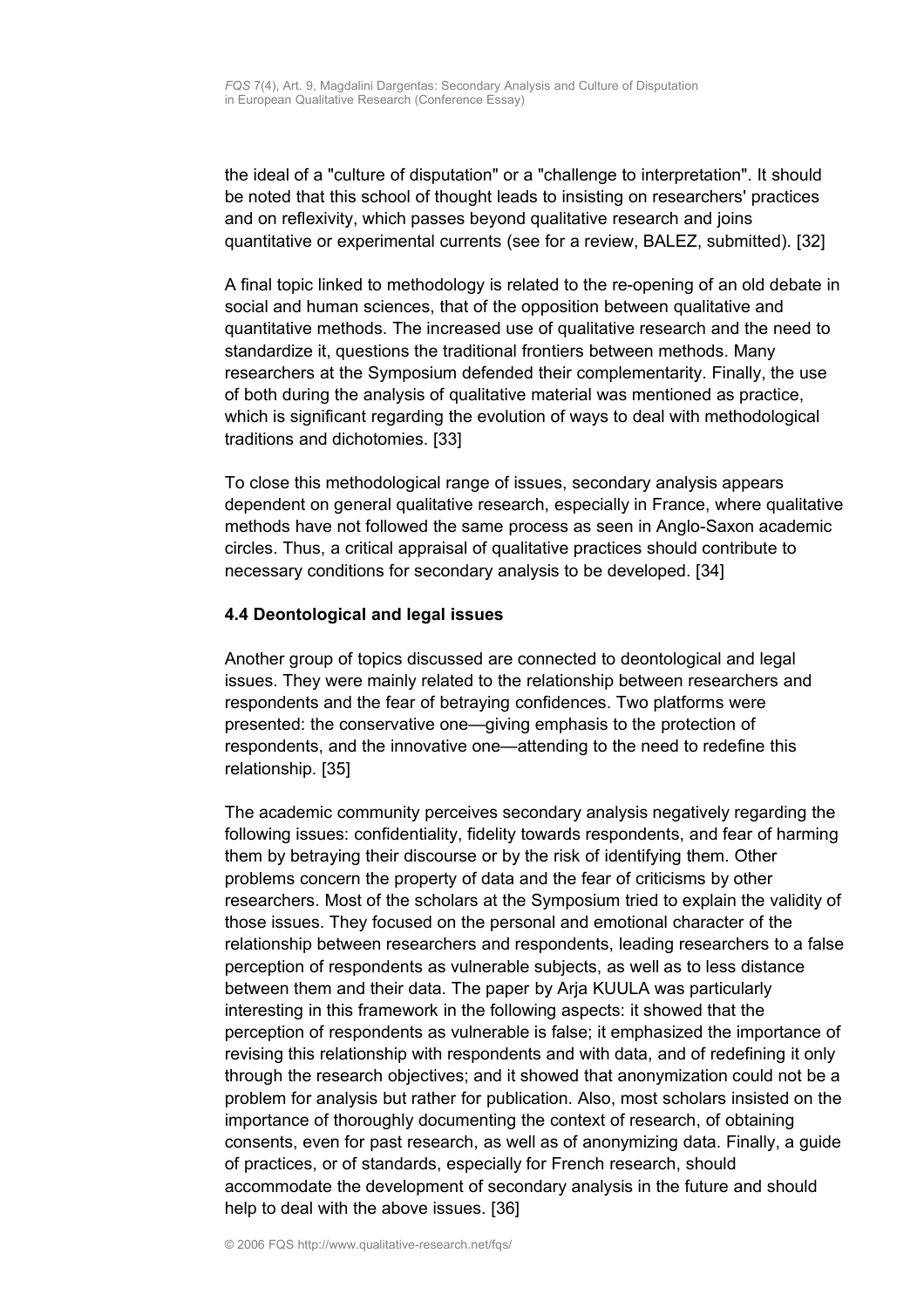### <span id="page-13-2"></span>**4.5 Infrastructure, archiving, researchers**

The final topic discussed at the Symposium concerns archiving infra-structure and the reception of secondary analysis by researchers. The establishment of archiving institutions was evaluated to be a condition for the development of secondary analysis. However, one should keep in mind that the establishment of such institutions generally suffers from practical difficulties, and requires long development in order to be able to be a real actor in research and to be able to complete its different tasks (e.g., relaying researchers and archiving institutions, providing methodological assistance, teaching, yielding data, developing software, discussing methods and practices). Similarly, the reception by researchers of secondary analysis and of archiving is submitted to a long process of evolution. Those methods question traditional practices of researchers, and a significant amount of time is required for them to reflect on those methods' costs and benefits in research. It seems that the "institutionalization" of secondary analysis will be acquired only if infra-structure related to archiving is established. Also, development of archiving depends on demands of secondary analysis. This shows that the development of secondary analysis and of archiving is interdependent. Finally, an interesting topic that was noted concerned the formation of a theoretical identity for research-teams, which are archiving their data, being able to re-analyze them and to emerge as experts of particular topics. [37]

## <span id="page-13-1"></span>**5. Concluding Remarks and Future Directions**

## <span id="page-13-0"></span>**5.1 Discussing the Symposium**

A wide range of issues were discussed in this Symposium and in this sense it was successful, even though it had ambitious aims, as its title reveals. All participants' contributions were interesting and fundamental as to the issues they were addressing. Overall, this event gave the rare opportunity to researchers of different academic, cultural and working backgrounds and with varying levels of experiences in qualitative research and in secondary analysis to confront their views and practices. Thus, this Symposium was constructive in several ways so that researchers could position their methods in a wider academic context. French researchers got acquainted with the practices and problematics surrounding qualitative methods in other European countries and the state-of-theart in secondary analysis. Anglo-Saxon and European researchers had the opportunity to know more about the state of qualitative research in various fields in France. Finally, the Symposium included state-of-the-art of qualitative research and secondary analysis or archiving, as well as of central issues and debates related to these methods. The Symposium succeeded in promoting qualitative research and secondary analysis in France, in gathering together many scholars from various contexts to share knowledge, to foster networks on those methods, and to illustrate the many problems surrounding secondary analysis. [38]

The main idea that emerged though this Symposium was that secondary analysis represents a new trend in research in social and human sciences. A trend that addresses the importance of cumulative knowledge and that requires a review of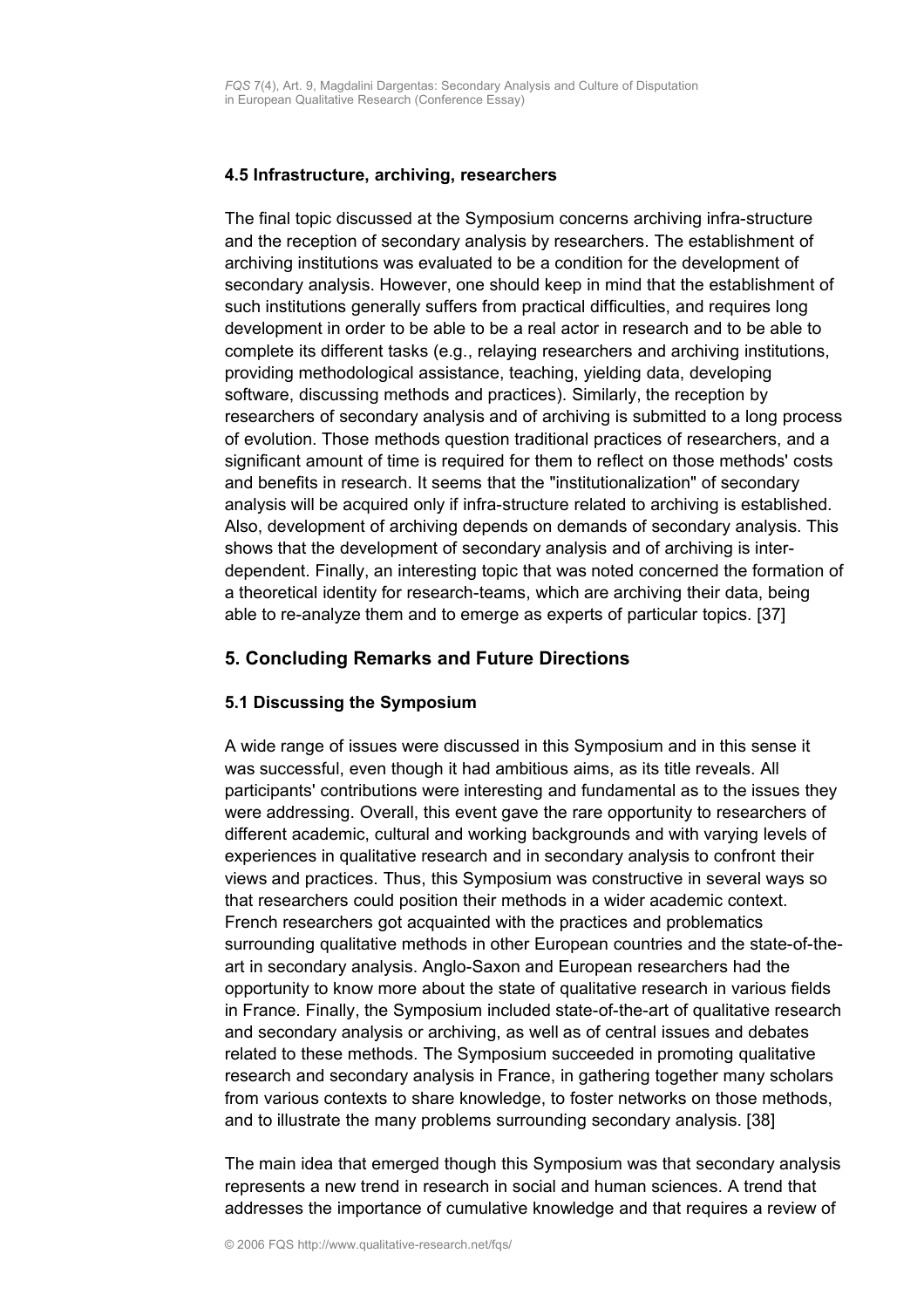qualitative methods and practices in various fields. In addition, it urges an epistemological turn, forcing researchers to re-define their relation to research, respondents, and data. Thus, archiving arose as a condition to the development of secondary analysis. [39]

In my view, in spite of the richness of this event, some areas remained underdeveloped. These were related to the lack of explaining in detail the process of analysis in secondary studies. Of course, the aim of the Symposium was not to teach ways of doing secondary analysis, event though, I think this element was lacking for researchers who would have liked to discover, on a concrete level, how secondary analysis is undertaken. In spite of this objection, this Symposium was a very successful event allowing researchers to get acquainted with a breadth of issues. Another underdeveloped area was connected to the debate regarding the opposition between quantitative and qualitative methods. Many scholars addressed this issue and held a position defending the complementarity of those methods. I think this issue was expressed as a stand held by scholars, but without further analysis of this debate and of its importance in connection with the contents of the Symposium. The status of this debate in the French academic community is interesting, as scholars "have difficulty situating themselves on this or that side of the qualitative/quantitative divide" [\(ANGERMÜLLER,](http://www.qualitative-research.net/fqs-texte/3-05/05-3-19-e.htm) 2005, para.4). In spite of this limitation, it is very important to mention that this issue emerged spontaneously throughout the Symposium and was not inspired by the organizers' agenda. This proves the significant character of this debate. [40]

## <span id="page-14-0"></span>**5.2 Future issues to explore**

Other issues emerged in this Symposium, which I think would be useful topics of study. One area concerns qualitative research in France. This approach seems to have evolved differently than in other cultural academic contexts (not only the chronological evolution in the use of qualitative methods, but the issues and the practices surrounding this approach as well). A "history" of this kind of research would be useful in order to complete the international landscape on qualitative methods, to widen Anglo-Saxon perspectives, and to anchor in this context secondary analysis or archiving. This history would be also important in order to establish a review of practices in the different academic fields in France, which seem dominated by different principles or traditions. Such work should contribute to institutionalization<sup>[12](#page-14-1)</sup> of qualitative research in France, to a "unity" between qualitative researchers and to a "culture of disputation". Another issue that I suspect of being connected to the "easier" appropriation by Anglo-Saxon researchers of secondary analysis, is that of a cultural practices or implicit rules that may encourage sharing data and knowledge. In order to give an example of these kinds of practices, Anglo-Saxon scholars arrived at this Symposium with papers to distribute to the attendees, while French scholars generally do not have this habit. This topic seems interesting to explore further. A final issue appearing in this Symposium is related to the methodological practices, such as software of

<span id="page-14-1"></span><sup>12</sup> I borrow this term from Nigel FIELDING (2004; 2005: proceedings of the Symposium).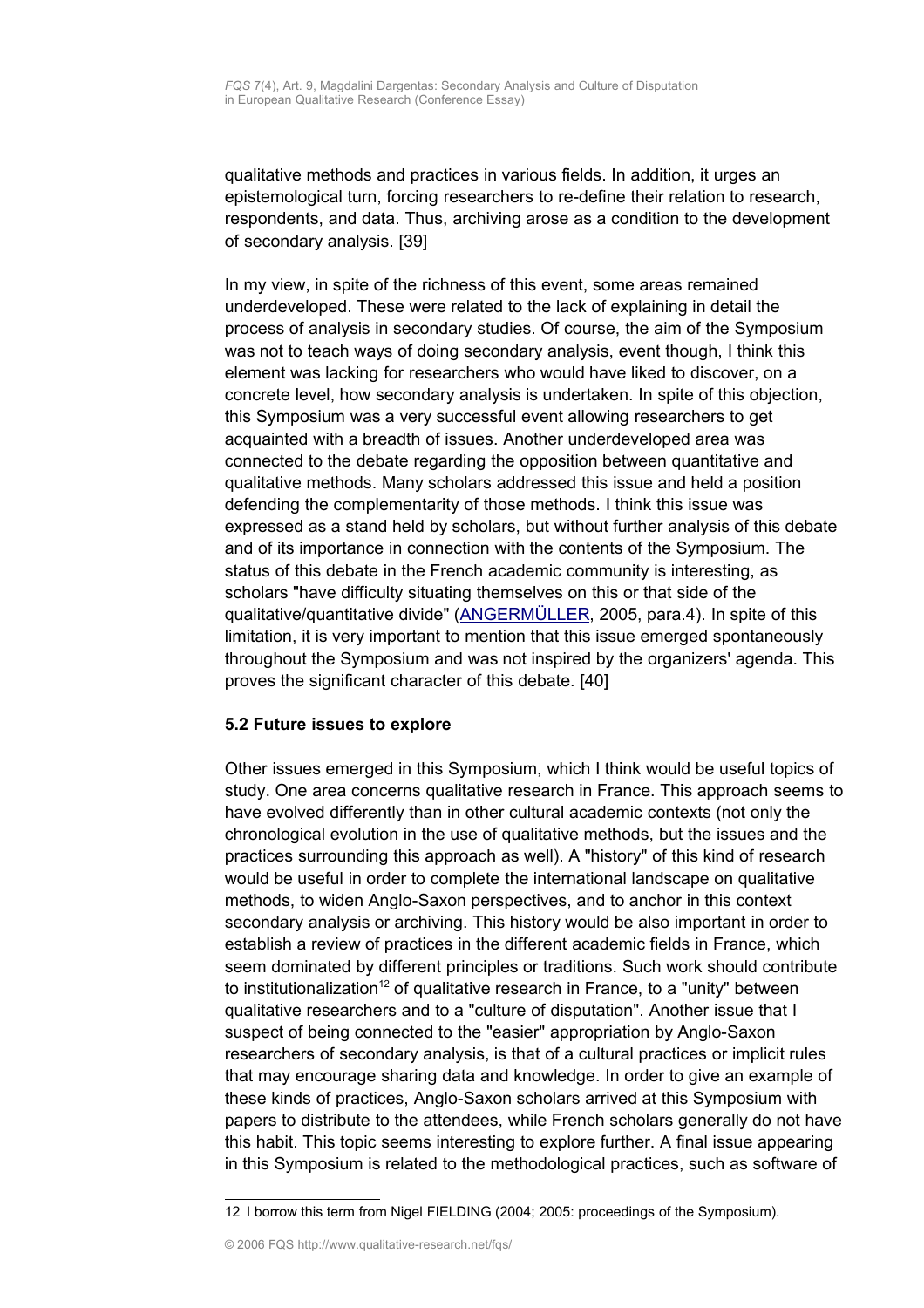analysis, different in the various academic contexts. I think common knowledge about the variety of practices should be further undertaken, in order to complete the analytical perspectives of tools assisting qualitative research. [41]

### <span id="page-15-0"></span>**5.3 The academic context in France—Future events**

Overall, this Symposium helped to introduce this novel method and its concomitant problems in the French research context. The research team Capas will be continuing its activities and enlarging the network of researchers. A collective book based on the Symposium papers is in progress and will be published. A guide of practices throughout different academic fields will also be elaborated. Further [information on the Symposium](http://www.pacte.cnrs.fr/Productions/Seminaires/Capas/05-11-3et4.htm) is available on-line. [42]

To conclude, it seems that this scientific event was held in a general context that seems to encourage the emergence of such a practice in research in France. I can here refer to two reports, mentioned above, assessing the need for social and human sciences of a national qualitative database. Let me also mention that many workshops and symposia—organized by various fields—were recently held on neighboring topics<sup>[13](#page-15-1)</sup>. Finally, the first French-speaking Conference on Qualitative Research will be held in June 2006, and one can expect in France the same process of institutionalization in qualitative research as in the Anglo-Saxon world<sup>[14](#page-15-2)</sup>. Let us hope that such scientific activities will continue and that a network of researchers will be funded around qualitative methods. Studying qualitative research and relevant topics, such as archiving and secondary analysis, is expected to contribute to a scientific culture of sharing and collaboration. [43]

2001; *Les Nouvelles Méthodes d'Analyse des Entretiens* (9 Mars 2001). Grenoble, MSH-Alpes; symposium organized by CIDSP; see [http://www.msh](http://www.msh-alpes.prd.fr/Actualites/Analyseentretiens.htm)[alpes.prd.fr/Actualites/Analyseentretiens.htm.](http://www.msh-alpes.prd.fr/Actualites/Analyseentretiens.htm)

<span id="page-15-1"></span><sup>13</sup> We can mention the following events:

<sup>2006;</sup> *Interprétations sociologiques et analyses textuelles informatisées. ARCATI: retour sur cinq années d'expérience.* Paris, 27 January 2006; symposium organized by ARCATI, Site Pouchet (Iresco).

<sup>2005;</sup> Conference: *Archives des sociétés en mouvement. Regards croisés: archivistes et chercheurs* (29 September-1 October 2005), Dijon-Université de Bourgogne; see http://www.ubourgogne.fr/colloquearchives2005.

<sup>2004;</sup> Conference: *Sources et Ressourcespour les Sciences Sociales* (9-11 Décembre 2004), Paris-EHESS; see [http://www.ethno-web.com/evenements.php?action=show&numeve=5.](http://www.ethno-web.com/evenements.php?action=show&numeve=5)

<sup>2003;</sup> *Workshop of ARCATI* (13 March 2003). Paper presented by Dominique LE-ROUX: Capitaliser et ré-utiliser les données qualitatives: *Verbatim*, une expérience en entreprise.

<span id="page-15-2"></span><sup>14</sup> *1er Colloque International Francophone sur les Méthodes Qualitatives: Bilan et Prospectives de la Méthodologie Qualitative en Sciences Humaines et Sociales* (27-29 June 2006). Béziers, Université Paul Valéry, France. For further details on this conference, please see the following link to the Canadian French-speaking "Association pour la Recherche Qualitative": http://recherche-qualitative.gc.ca/.The conference is organized by this association and Centre d'Etudes et de Recherche en Information et Communication (CERIC, Université Paul Valéry, Montpellier 3).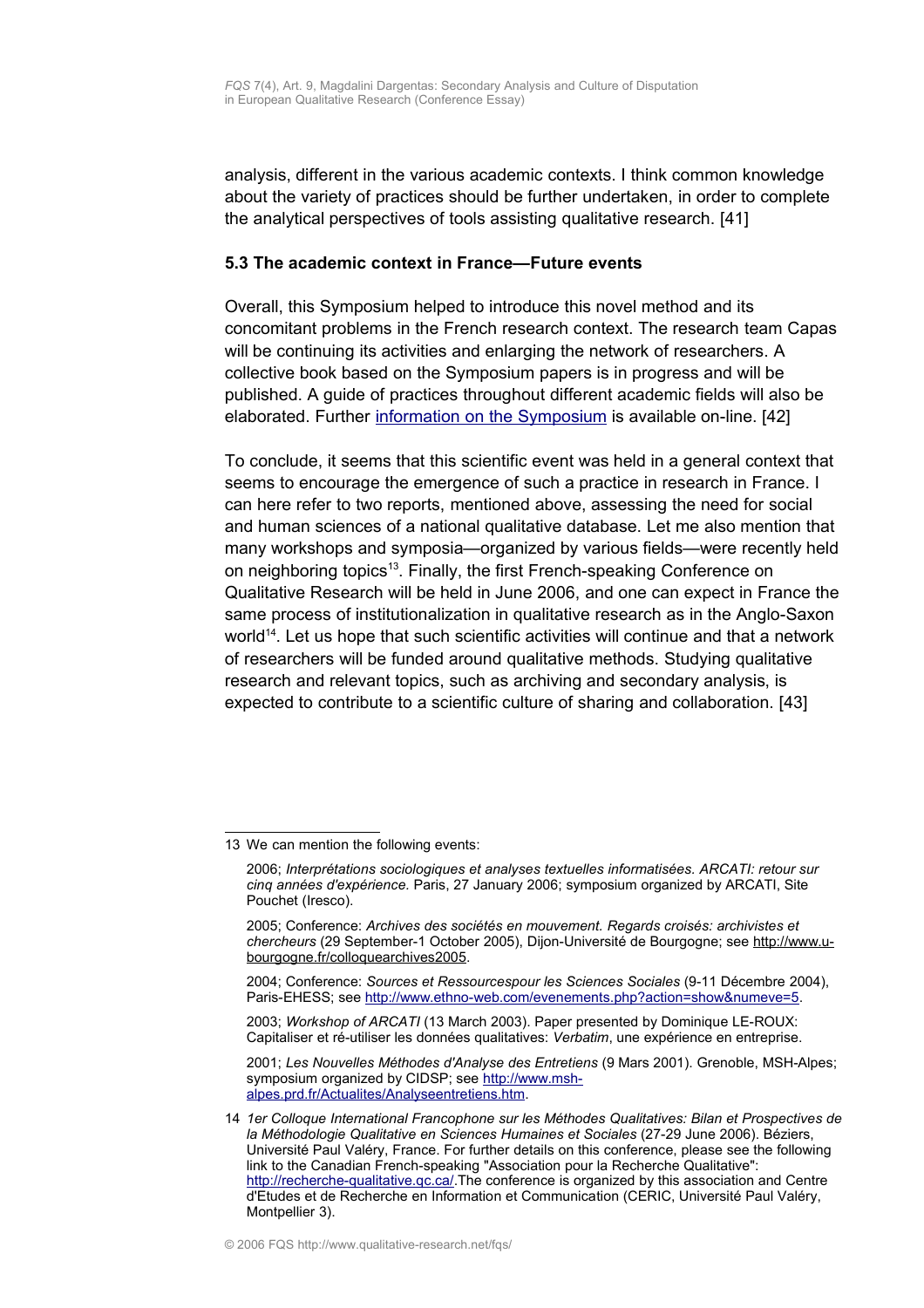#### <span id="page-16-0"></span>**References**

Angermüller, Johannes (2005). "Qualitative" methods of social research in France: Reconstructing the actor, deconstructing the subject. *Forum Qualitative Sozialforschung / Forum: Qualitative Social Research*, *6*(3), Art. 19. Available at: [http://www.qualitative-research.net/fqs-texte/3-05/05-3-19](http://www.qualitative-research.net/fqs-texte/3-05/05-3-19-e.htm) [e.htm](http://www.qualitative-research.net/fqs-texte/3-05/05-3-19-e.htm) [Date of access: May 2, 2006].

Backhouse, Gill (2004). Acquiring qualitative data for secondary analysis. In Manfred M. Bergman & [Thomas S. Eberle](http://www.qualitative-research.net/fqs/beirat/eberle-e.htm) (Eds.), *Qualitative inquiry: Research, archiving, and reuse* (pp.89-103)*.* Bern: Swiss Academy of Humanities and Social Sciences. [A revised version is available at: <http://www.qualitative-research.net/fqs-texte/2-05/05-2-36-e.htm>(Date of access: May 24)]

Balez, Ralph (submitted). De la prophétie auto-réalisante à la confirmation des hypothèses du chercheur en psychologie: Aperçu théorique et controverses épistémologiques en psychologie sociale. *L'Année Psychologique.*

Bergman, Manfred M. & Eberle, Thomas S. (Eds.) (2004). *Qualitative inquiry: Research, archiving, and reuse.* Bern: Swiss Academy of Humanities and Social Sciences. [Re-published in *Forum Qualitative Sozialforschung / Forum: Qualitative Social Research*, *6*(2), [http://www.qualitative](http://www.qualitative-research.net/fqs/fqs-e/inhalt2-05-e.htm)[research.net/fqs/fqs-e/inhalt2-05-e.htm](http://www.qualitative-research.net/fqs/fqs-e/inhalt2-05-e.htm) (Date of access: May 2, 2006)]

Beynier, Dominique (2004). Allaitement et normes de groupe, analyse secondaire d'entretiens auprès de femmes ayant eu le choix d'allaiter. *Actes de la 2ème journée nationale sur l'allaitement*, Réseau normand de l'allaitement, 19 march 2004, Caen.

Beynier, Dominique; Tudoux, Benoît & Momic, Milan (2005). Les métiers du travail social. *Drees. Etudes et Résultats*, *441*, 1-10.

Blanchet, Alain & Gotman, Anne (1992). *L'enquête et ses méthodes: l'entretien.* Paris: Nathan.

Blanchet, Alain; Ghiglione, Rodolphe; Massonat, Jean & Trognon, Alain (1987). *Les techniques d'enquête en sciences sociales.* Paris: Dunod.

Corti, Louise (2000). Progress and problems of preserving and providing access to qualitative data for social research—The international picture of an emerging culture. *Forum Qualitative Sozialforschung / Forum: Qualitative Social Research*, *1*(3), Art. 2. Available at: <http://www.qualitative-research.net/fqs-texte/3-00/3-00corti-e.htm>[Date of access: May 2, 2006].

Corti, Louise & Thompson, Paul (2004). Secondary analysis of archived data. In Clive Seale, Giampetro Gobo, Jaber F. Gubrium & David Silverman (Eds.), *Qualitative research practice* (pp.327-343). London: Sage Publications.

Corti, Louise; [Witzel, Andreas](http://www.qualitative-research.net/fqs/beirat/witzel-e.htm) & Bishop, Libby (Eds.) (2005). Secondary analysis of qualitative data. *Forum Qualitative Sozialforschung / Forum: Qualitative Social Research, 6*(1). Available at: <http://www.qualitative-research.net/fqs/fqs-e/inhalt1-05-e.htm>[Date of access: May 2, 2006].

Corti, Louise; Kluge, Susan; [Mruck, Katja](http://www.qualitative-research.net/fqs/impressum/mruck-e.htm) & Opitz, Diane (Eds) (2000). Text, Archive, Re-analysis. *Forum Qualitative Sozialforschung/ Forum: Qualitative Social Research*, *1*(3). Available at: <http://www.qualitative-research.net/fqs/fqs-e/inhalt3-00-e.htm>[Date of access: May, 2, 2006].

Cribier, Françoise & Feller, Elise (2003). *Projet de conservation des données qualitatives des sciences sociales recueillies en France auprès de la "société civile".* CNRS-EHESS, LASMAS, UMR 8097. Available at: http://www.iresco.fr/labos/lasmas/rapport/Rapdonneesqualita.pdf [Date of access: May 2, 2006].

Dargentas, Magda & Le Roux, Dominique (2005). Potentials and limits of secondary analysis in a specific applied context: The case of EDF—Verbatim. *Forum Qualitative Sozialforschung / Forum: Qualitative Social Research*, *6*(1), 40. Available at: [http://www.qualitative-research.net/fqs-texte/1-](http://www.qualitative-research.net/fqs-texte/1-05/05-1-40-e.htm) [05/05-1-40-e.htm](http://www.qualitative-research.net/fqs-texte/1-05/05-1-40-e.htm) [Date of access: May 2, 2006].

Demazière, Didier & Dubar, Claude (1997). *Analyser les entretiens biographiques. L'exemple de récits d'insertion.* Paris: Nathan.

Dubar, Claude & Reinert, Max (2001). Faisabilité d'une banque de données d'entretiens biographiques en sciences sociales : Réflexions à partir du rapport remis au CNRS-SHS sur l'archivage et la capitalisation des entretiens en sciences sociales. Paper at *Journée d'Etudes du CIDSP sur Les Nouvelles Méthodes d'Analyse des Entretiens,* Grenoble, 9 March, MSH-Alpes. Available at: <http://www.msh-alpes.prd.fr/Actualites/Analyseentretiens.htm>[Date of access: May 2, 2006].

Duchesne, Sophie & Haegel, Florence (2004). *L'enquête et ses méthodes: l'entretien collectif.* Paris: Nathan.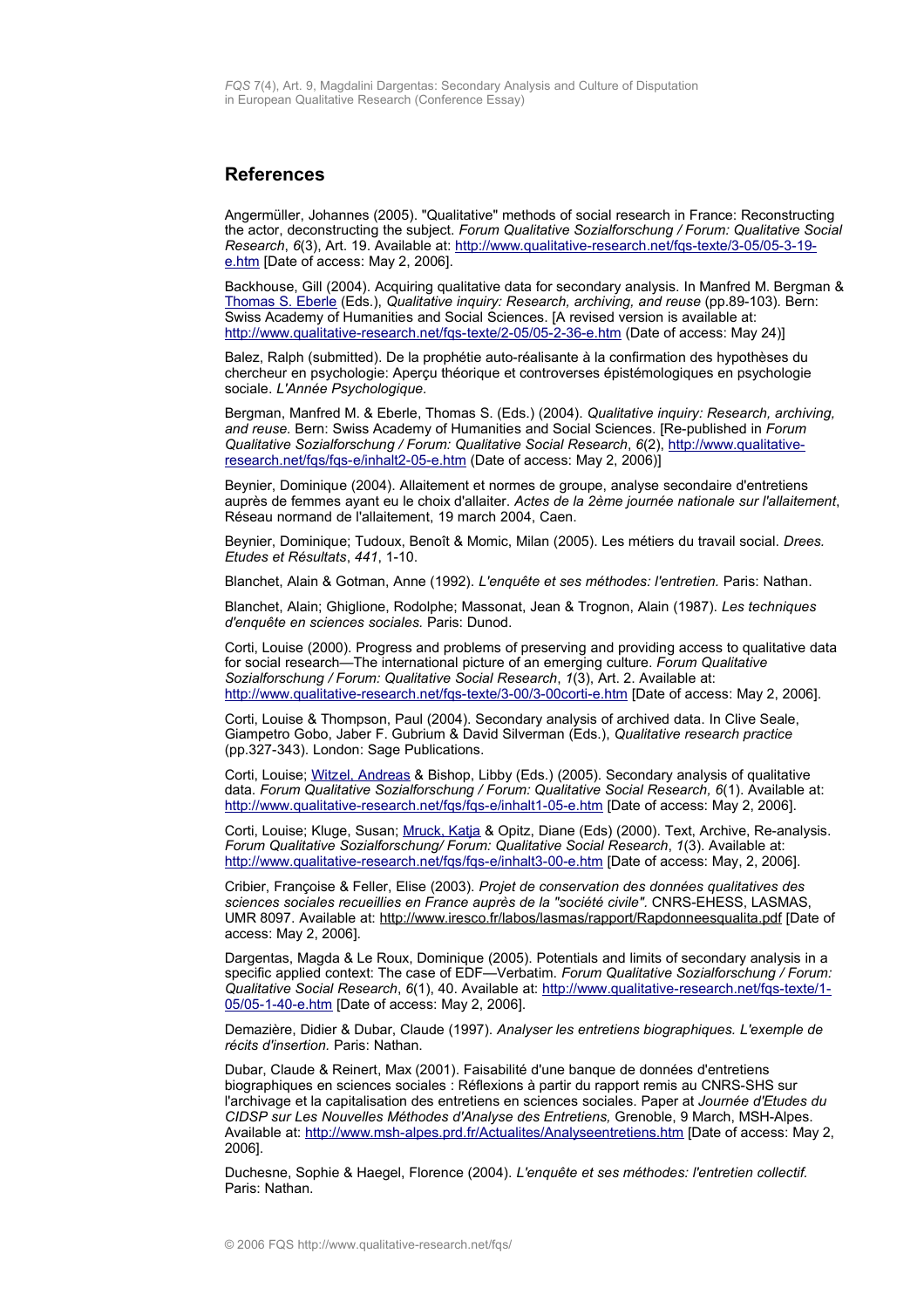[Fielding, Nigel](http://www.qualitative-research.net/fqs/beirat/fielding-e.htm) (2000). The shared fate of two innovations in qualitative methodology: The relationship of qualitative software and secondary analysis of archived qualitative data. *Forum Qualitative Sozialforschung / Forum: Qualitative Social Research*, *1*(3), Art. 22. Available at: <http://www.qualitative-research.net/fqs-texte/3-00/3-00fielding-e.htm>[Date of access: May 2, 2006].

Fielding, Nigel (2004). The resurgence, legitimation and institutionalization of qualitative methods. In Manfred M. Bergman & Thomas S. Eberle (Eds.), *Qualitative inquiry: Research, archiving, and reuse* (pp.89-103)*.* Bern: Swiss Academy of Humanities and Social Sciences. [Also available at: http://www.qualitative-research.net/fqs-texte/2-05/05-2-32-e.htm (Date of access: May 24)]

Heaton, Janet (1998). Secondary analysis of qualitative data. *Social Research Update*, *22*. Available at: [http://ww.soc.surrey.ac.uk/sru/SRU22.html](http://www.soc.surrey.ac.uk/sru/SRU22.html) [Date of access: May 2, 2006].

Heaton, Janet (2004). *Reworking qualitative data.* London: Sage Publications.

Hinds, Pamela S.; Vogel, Ralph J. & Clarke-Steffen, Laura (1997). The possibilities and pitfalls of doing a secondary analysis of a qualitative data set. *Qualitative Health Research*, *7*(3), 408-424.

Jodelet, Denise (2003). Aperçus sur les Méthodologies Qualitatives. In Serge Moscovici & Fabrice Buschini (Eds.), *Les méthodes des sciences humaines (*pp.139-162)*.* Paris: PUF.

Jodelet, Denise & Ohana, Jocelyne (1982). *Systèmes de représentation du corps et groupes sociaux.* Paris: Laboratoire de Psychologie Sociale—EHESS.

Kaufmann, Jean-Claude (1996). *L'entretien compréhensif.* Paris: Nathan.

Laborier, Pascale & Bongrand, Philippe (2004). L'entretien dans l'analyse des politiques publiques, un impensé méthodologique? *Revue Française de Science Politique*, *55*(1), 73-111.

Le-Roux, Dominique & Vidal, Jean (2000a). *Verbatim*: Qualitative data archiving and secondary analysis in a French company. *Forum Qualitative Sozialforschung / Forum: Qualitative Social Research*, *1*(3), Art. 15. Available at: [http://www.qualitative-research.net/fqs-texte/3-00/3-](http://www.qualitative-research.net/fqs-texte/3-00/3-00rouxvidal-e.htm) [00rouxvidal-e.htm](http://www.qualitative-research.net/fqs-texte/3-00/3-00rouxvidal-e.htm) [Date of access: May 2, 2006].

Le-Roux, Dominique & Vidal, Jean (2000b). *Verbatim:* Une expérience de capitalisation d'entretiens qualitatifs. *Bulletin de Méthodologie Sociologique*, *65*, 58-67.

Mauthner, Natacha S.; Parry, Odette & Backett-Milburn, Kathryn (1998). The data are out there, or are they? Implications for archiving and revisiting qualitative data. *Sociology*, *32*(4), 733-745.

Medjedović, Irena & Witzel, Andreas (2005). Secondary analysis of interviews: Using codes and theoretical concepts from the primary study. *Forum Qualitative Sozialforschung / Forum: Qualitative Social Research*, *6*(1), Art. 46. Available at: [http://www.qualitative-research.net/fqs-texte/1-05/05-1-](http://www.qualitative-research.net/fqs-texte/1-05/05-1-46-e.htm) [46-e.htm](http://www.qualitative-research.net/fqs-texte/1-05/05-1-46-e.htm) [Date of access: May 2, 2006].

Mucchielli, Alex (Ed.) (2005). *Dictionnaire des méthodes qualitatives en sciences humaines et sociales.* Paris: Armand Colin.

Opitz, Diane & Mauer, Reiner (2005). Experiences with secondary use of qualitative data—First results of a survey carried out in the context of a feasibility study concerning archiving and secondary use of interview data. *Forum Qualitative Sozialforschung / Forum: Qualitative Social Research*, *6*(1), Art. 43. Available at: [http://www.qualitative-research.net/fqs-texte/1-05/05-1-43](http://www.qualitative-research.net/fqs-texte/1-05/05-1-43-e.htm) [e.htm](http://www.qualitative-research.net/fqs-texte/1-05/05-1-43-e.htm) [Date of access: May 2, 2006].

Parry, Odette & Mauthner, Natacha S. (2004). Whose data are they anyway? Practical, legal and ethical issues in archiving qualitative research data. *Sociology*, *38*(1), 139-152.

Santacroce, Sheila J.; Deatrick, Janet A. & Ledlie, Susan W. (2000). Secondary analysis of qualitative data: A means of collaboration in HIV-related research. *Journal of the Association of Nurses in AIDS Care*, *11*(3), 99-104.

Santiago-Delefosse, Marie & Rouan, Georges (Eds.) (2001). *Méthodes qualitatives en psychologie.* Paris: Dunod.

Seale, Clive; Gobo, Giampetro; Gubrium, Jaber F. & Silverman, David (Eds.) (2004). *Qualitative research practice.* London: Sage Publications.

Stewart, David W. & Kamins, Michael, A. (1993). *Secondary research: Information sources and methods.* London: Sage Publications.

Thorne, Sally (1998). Pearls, pith, and provocation: Ethical and representational issues in qualitative secondary analysis. *Qualitative Health Research*, *8*(4), 547-555.